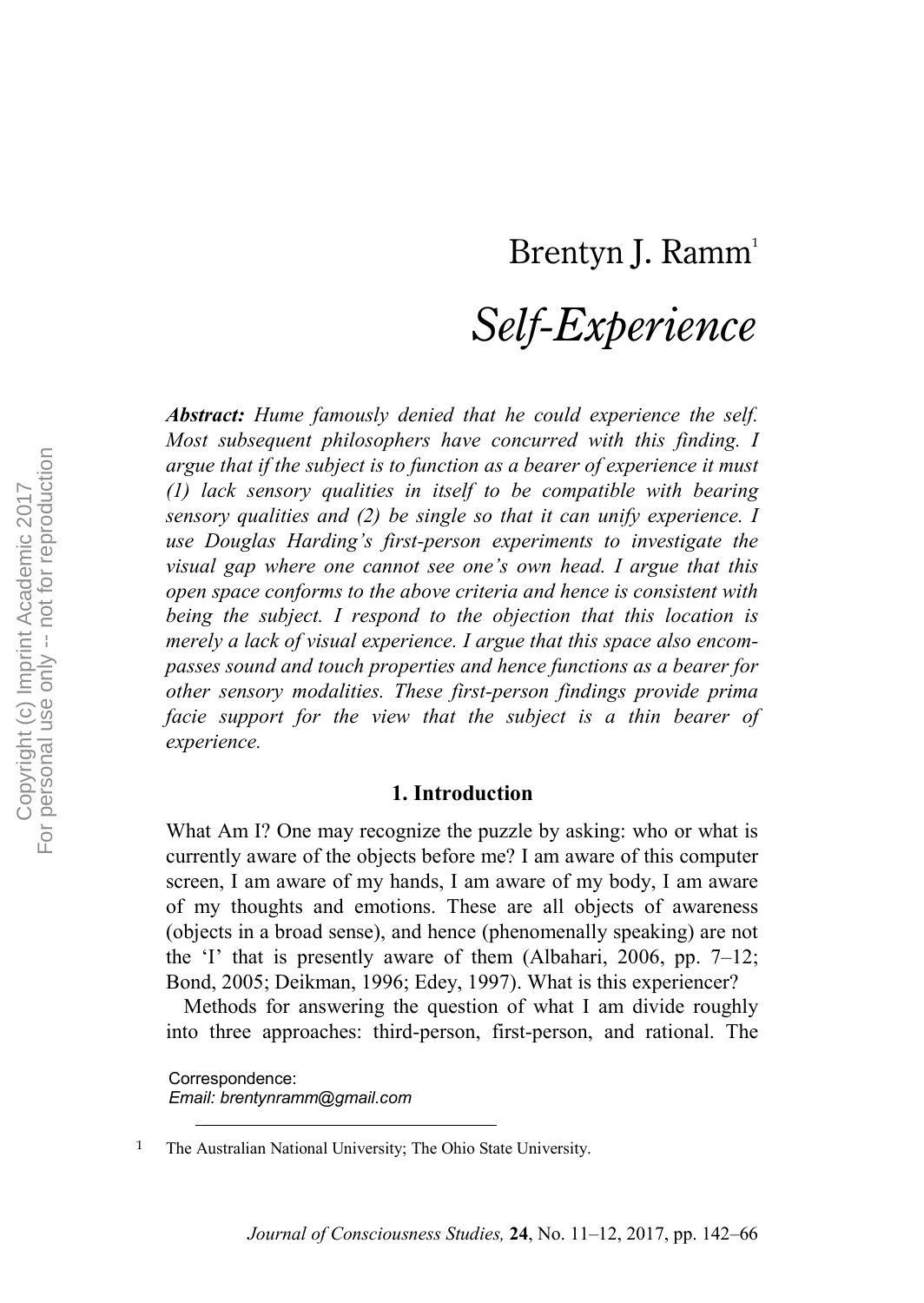third-person approach has been used to provide answers such as I am the organism (Olson, 1997; 2003; Snowdon, 1990; 2014), the brain, or brain parts (Hudson, 2001; Parfit, 2012; Puccetti, 1973).

The first-person approach takes phenomenal experience as the starting point (Albahari, 2009; Edey, 1997; Evans, 1970; Dainton and Bayne, 2005; Deikman, 1996; Harding, 1961/1986; Strawson, 2009; Zahavi, 2005). Answers from this approach have included for-me-ness (Zahavi, 2005), and the subject is a bundle of experiences (apparently endorsed by Hume).<sup>2</sup> In Eastern and meditative traditions the subject is pure awareness (Albahari, 2009; Deikman, 1996; Forman, 1999; Gupta, 1998; Shear, 1998), and has been described as being silent, still, and empty (Forman, 1999; Harding, 1961/1986; Shear, 1998; Shear and Jevning, 1999), while others drawing upon Indian Buddhist philosophy hold that there is no self at all (Dreyfus, 2011; Krueger, 2011; MacKenzie, 2008; Rahula, 2007; Siderits, 2011).

The rational approach, based upon reasoning (e.g. deductive and analogical reasoning), is the kind that was taken by Descartes and Leibniz in arguing for a substance view of the self. Their approach prioritized *a priori* deduction, though also drew upon the first-person perspective (see Swinburne, 1984, for a contemporary defence of substance dualism). The view that the self is created by brain processes or is a representational state (Churchland, 2002, chapter 3; Damasio, 1994, pp. 236–44) is a form of analogical reasoning, usually based upon the computer metaphor of the mind, combined with the thirdperson approach. The third-person perspective, in conjunction with analogical reasoning, has also been used to motivate the view that the self is an illusion produced by neural processes (Dennett, 1991; Metzinger, 2004).

Here I will be using a combination of the first-person approach and the rational approach, but with an emphasis on first-person experience. In particular, I will be using a first-person experimental

Hume (1888/1978, p. 252): 'I may venture to affirm of the rest of mankind, that they are nothing but a bundle or collection of different perceptions, which succeed each other with an inconceivable rapidity, and are in a perpetual flux and movement.' Given Hume's empiricism, a question is whether Hume was making a metaphysical statement about the self or merely a statement about what is epistemically accessible while remaining neutral on metaphysics.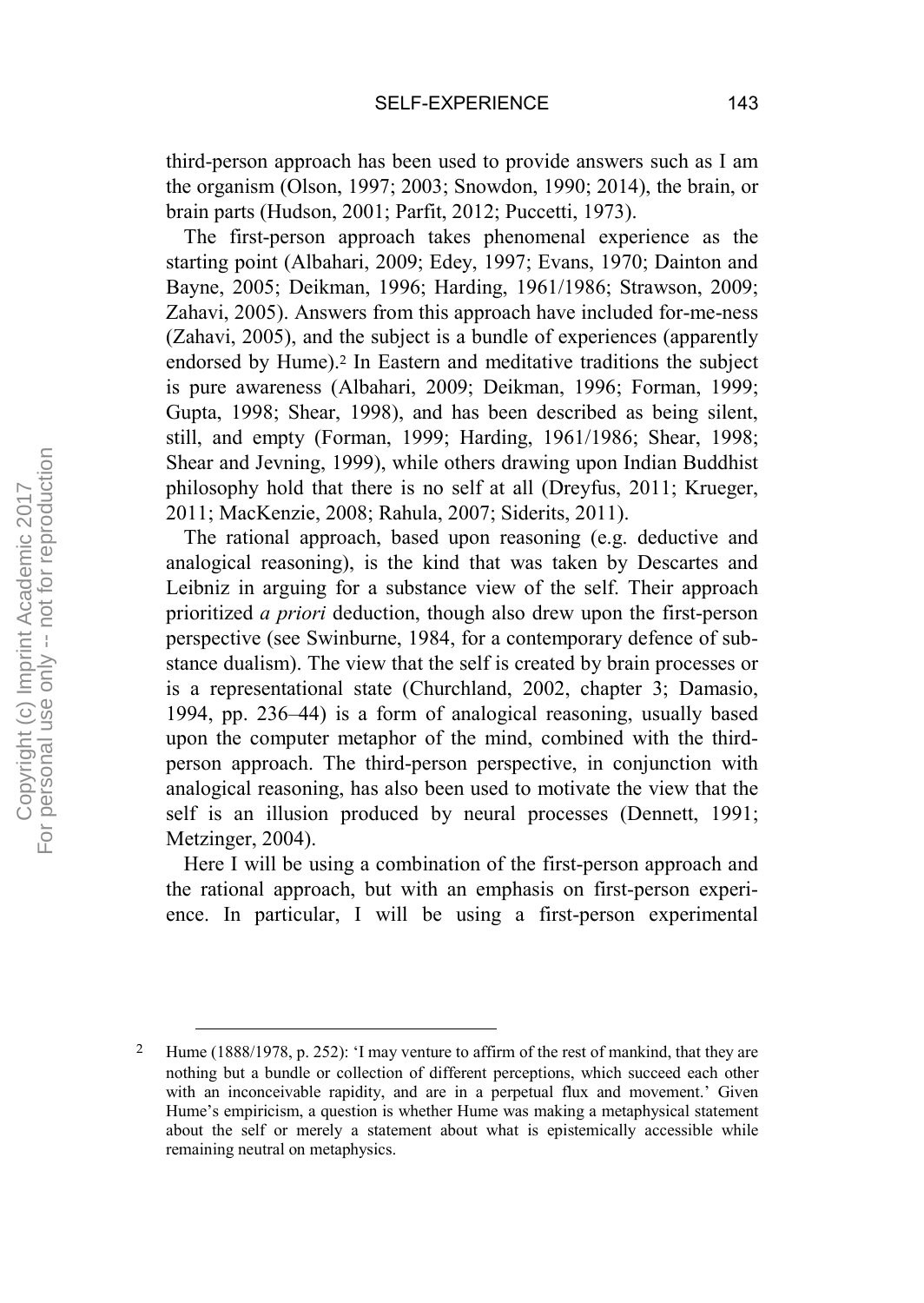approach developed by Douglas Harding.<sup>3</sup> Ultimately, we want all three routes to converge, but I set aside the third-person route here.

An objection to the first-person approach is the denial that phenomenology entails metaphysics. Just because things seem a certain way it does not follow that they are that way. However, there are reasons for holding that phenomenal experience does provide a guide to metaphysics when it comes to the subject. In fact, it is indispensable. As Strawson (1997) points out, first-person experience is the source of the problem of the self, so first-person experience is also the place to start in an investigation of the nature of the subject. Metaphysics is downstream of phenomenal experience. To ignore phenomenology in investigating the nature of the subject is like doing physics by analysing common-sense concepts of the physical — an entirely fruitless endeavour if you are interested in the way things actually are. The same reasoning applies to the subject of experience. How can I decide what I am if I am not even sure what it is like to be me?

A first-person approach to the self, like any empirical approach, does not need to establish a necessary connection between experience and metaphysics. Rather, all that is needed is that it provides *prima facie* justification for the metaphysical thesis. It may still turn out that there is no self, the phenomenal facts may be undermined by further evidence, but there will at least be *prima facie* justification for holding that the self exists.<sup>4</sup>

The first-person route reached a road block with David Hume when he proclaimed that he could find nothing in experience that corresponded to a self. Introspecting his experience, Hume famously reported:

For my part, when I enter most intimately into what I call myself, I always stumble on some particular perception or other, of heat or cold, light or shade, love or hatred, pain or pleasure. I never can catch myself

 <sup>3</sup> Douglas Harding was a British philosopher and mystic. His main occupation was as an architect, although he also taught comparative religion at Cambridge. Though he wrote many books, his philosophy was developed almost exclusively outside of academia and is virtually unknown by philosophers. As far as I know, the only place his writings can be found in mainstream philosophy is in *The Minds I: Fantasies and Reflections on Self and Soul* (Hofstadter and Dennett, 1981) which presents excerpts from Harding (1961/ 1986). His main work in philosophy was *The Hierarchy of Heaven and Earth* (Harding, 1952/2011). His first-person experiments do not seem to have appeared in detail in any academic contexts.

<sup>4</sup> For defences of the *prima facie* justification supplied by experience see: Goldman (2004), Pryor (2000), Siewert (1998, chapter 1 and 2), Velmans (2007).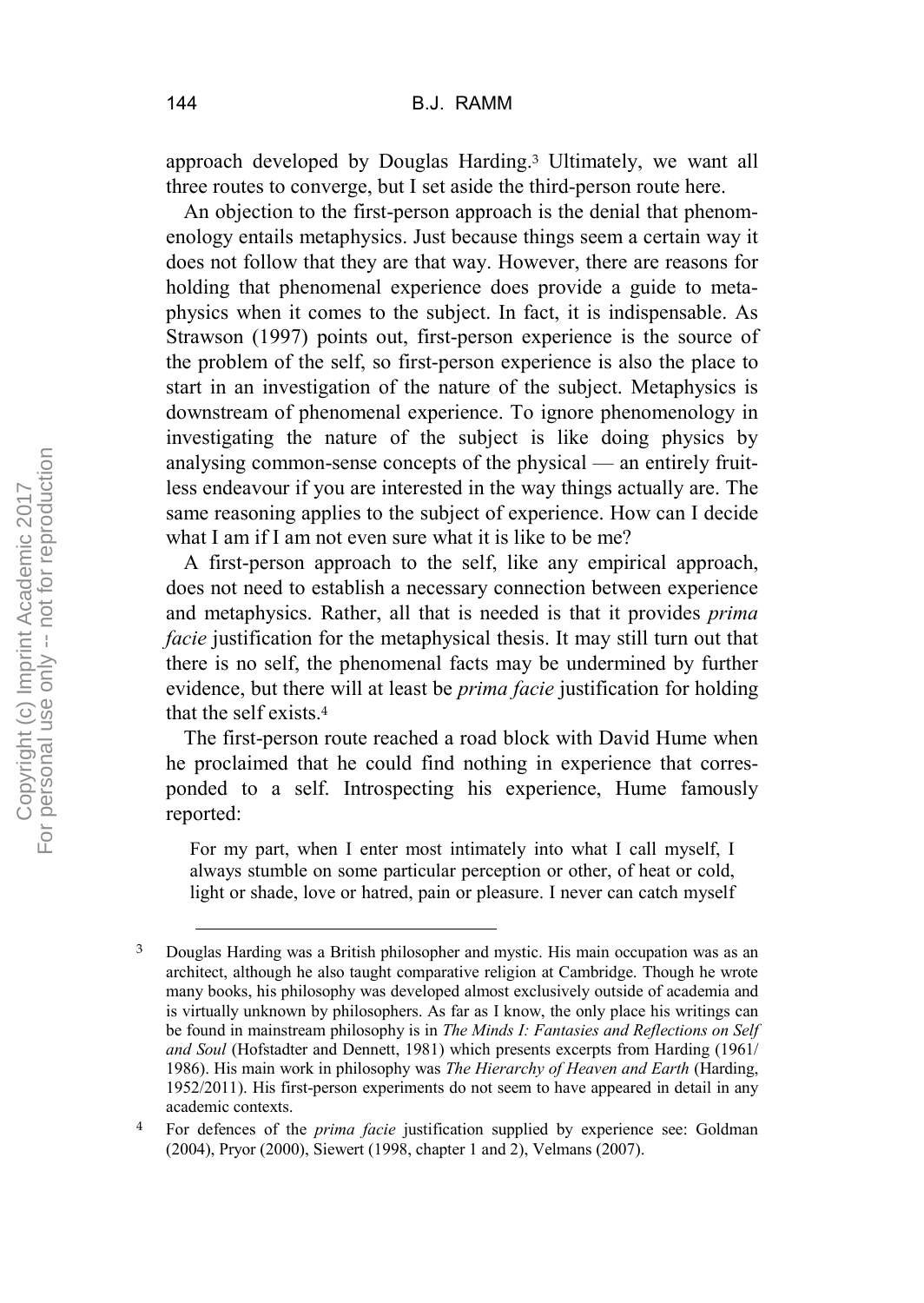at any time without a perception, and never can observe anything but the perception. When my perceptions are removed for any time, as by sound sleep; so long am I insensible of myself, and may truly be said to not exist. And were all my perceptions removed by death, and could I neither think, nor feel, nor see, nor love, nor hate after the dissolution of my body, I should be entirely annihilated, nor do I conceive what is farther requisite to make me a perfect non-entity. If anyone upon serious and unprejudiced reflection, thinks he has a different notion of himself, I must confess I can reason no longer with him... He may, perhaps, perceive something simple and continued, which he calls himself; though I am certain there is no such principle in me. (Hume, 1888/1978, 1.4.6, p. 152)

Hume was not searching for just any phenomena in experience. He was looking for one that could play a very specific function of unifying all of my experiences both synchronically (at one moment) and diachronically (over time).

Hume's failure to find a subject has been re-confirmed by most philosophers since.<sup>5</sup> A salient example is Bertrand Russell who concurred with Hume that 'we can easily become aware of our own experiences, but we seem to never become aware of the subject itself' (Russell, 1914, p. 439). Contrary to Hume, I will argue that the subject can be experienced; that is, there can be a self-experience,<sup>6</sup> with the assistance of appropriate methods. If successful, given the long history of philosophers who agree with Hume's phenomenological findings, this would be a significant result.

The main aim of the paper is identifying a phenomenal candidate for the subject of experience. My claim is that this candidate meets the criteria for being a thin bearer of experience. A thin bearer of experience cannot exist without experiences (see Strawson, 2009, pp. 323– 60, on 'thin subjects'). This distinguishes it from thick bearers such as a face which can bear a grin but continues to exist without the grin (Armstrong, 1968/1992, p. 23). A thin bearer of experience is contrasted with thick bearers such as bodies and brains; however, this should not be read as implying that this type of subject is necessarily

 <sup>5</sup> Recent examples are: Dainton (2000, pp. 6, 57, 94), Giles (1993), Peacocke (2014, pp. 44–57), Prinz (2012), Shoemaker (1987).

<sup>6</sup> By 'self-experience' I mean an experience of the self. However, I use the term 'selfexperience' to avoid connotations that in experiencing myself I necessarily experience myself as an object *of* awareness. I am influenced here by Galen Strawson (2009, pp. 176–7).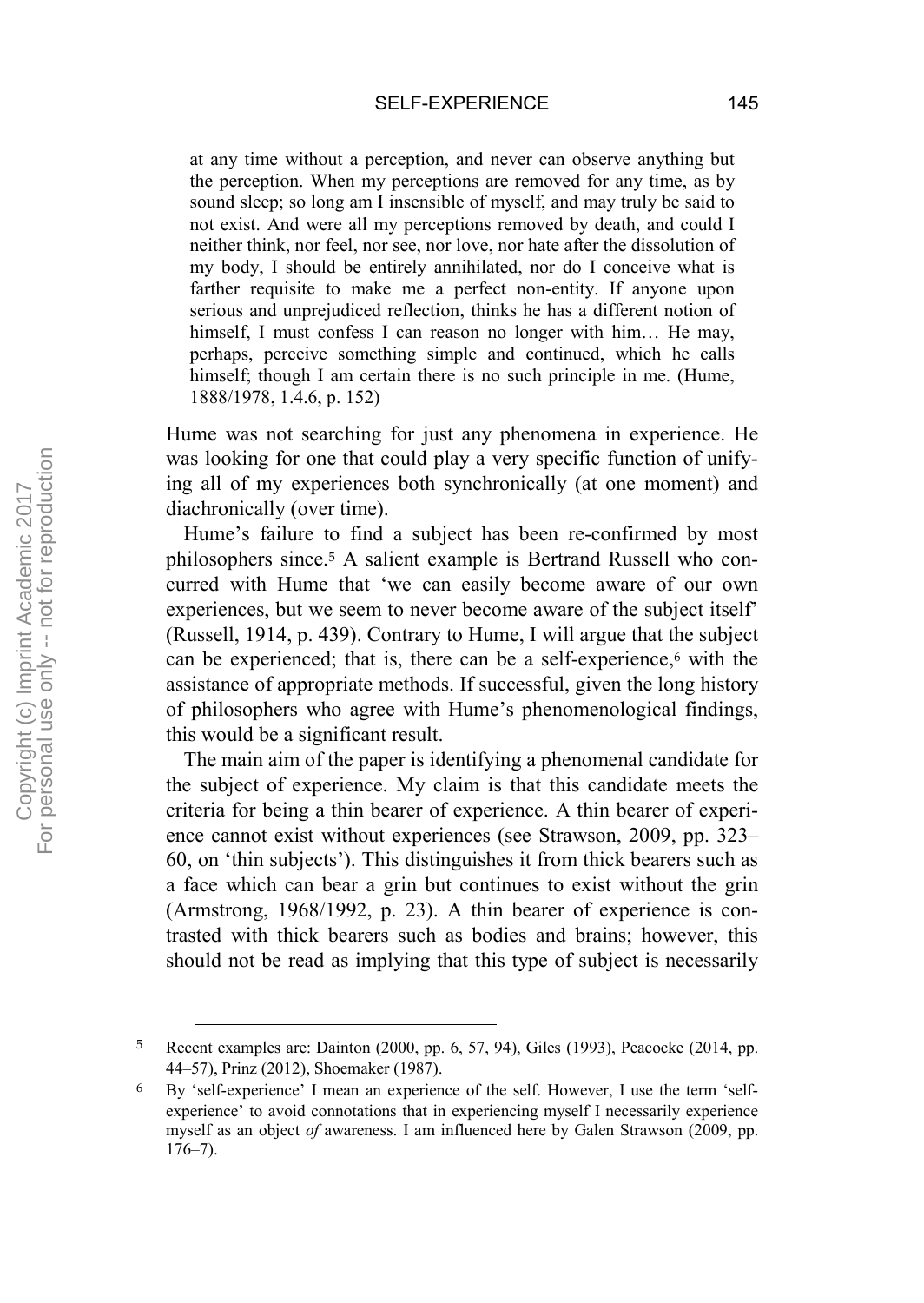disembodied, non-physical, or an immaterial substance (see the concluding comments).

Rather than argue for the necessary existence of the subject, the aim is to provide *prima facie* support for the reality of the subject. In particular, the argument is an inference to the best explanation. The convergence of rational considerations and phenomenological evidence provides a reason for accepting the *prima facie* reality of the subject.

The main focus will be on the visual modality. Hume's claim that I cannot experience myself applies to all modalities, so finding a candidate self-experience using vision would be sufficient to negate this finding. I begin with the question of whether the looker can be visually experienced. Is there a bearer of visual experience?

I extend the discussion to other sensory modalities in Section 6. I will also be focusing on the synchronic properties of the subject (that is, its unity at a single moment), rather than its diachronic properties (that is, its continuity over time).

The outline for the paper is as follows: in Section 2, I use arguments to infer the characteristics required for a minimal subject of experience, and hence provide criteria for a self-experience. In Section 3, I make some preliminary phenomenological observations. In Section 4, I use first-person experiments from Douglas Harding to show that there is a target of experience which fits the criteria for being the bearer of experience. In Section 5, I discuss how this experience differs from that of pure blind spots and gaps. I discuss other sensory modalities in Section 6. I respond to assorted objections in Section 7. I make some concluding comments in Section 8.

## **2. Characteristics of the Subject**

To know what could count as a self-experience it is helpful to know what to look for. What properties must the subject of experience have in itself? Harding proposes that 'to take on the shape of the hand that's holding this book, you have to be free of shape; to take on its colour you have to be colourless; and to take on its opacity you have to be transparent; and to take on its complexity you have to be perfectly plain and clear' (Harding, 1990/1999, pp. 51–2). If a subject is to be present with all experiences, that which takes them on, then it must be compatible with them. For example, if the phenomenal subject was coloured or shaped this would be incompatible with it taking on colours and shapes. If the subject was a red screen on which sensory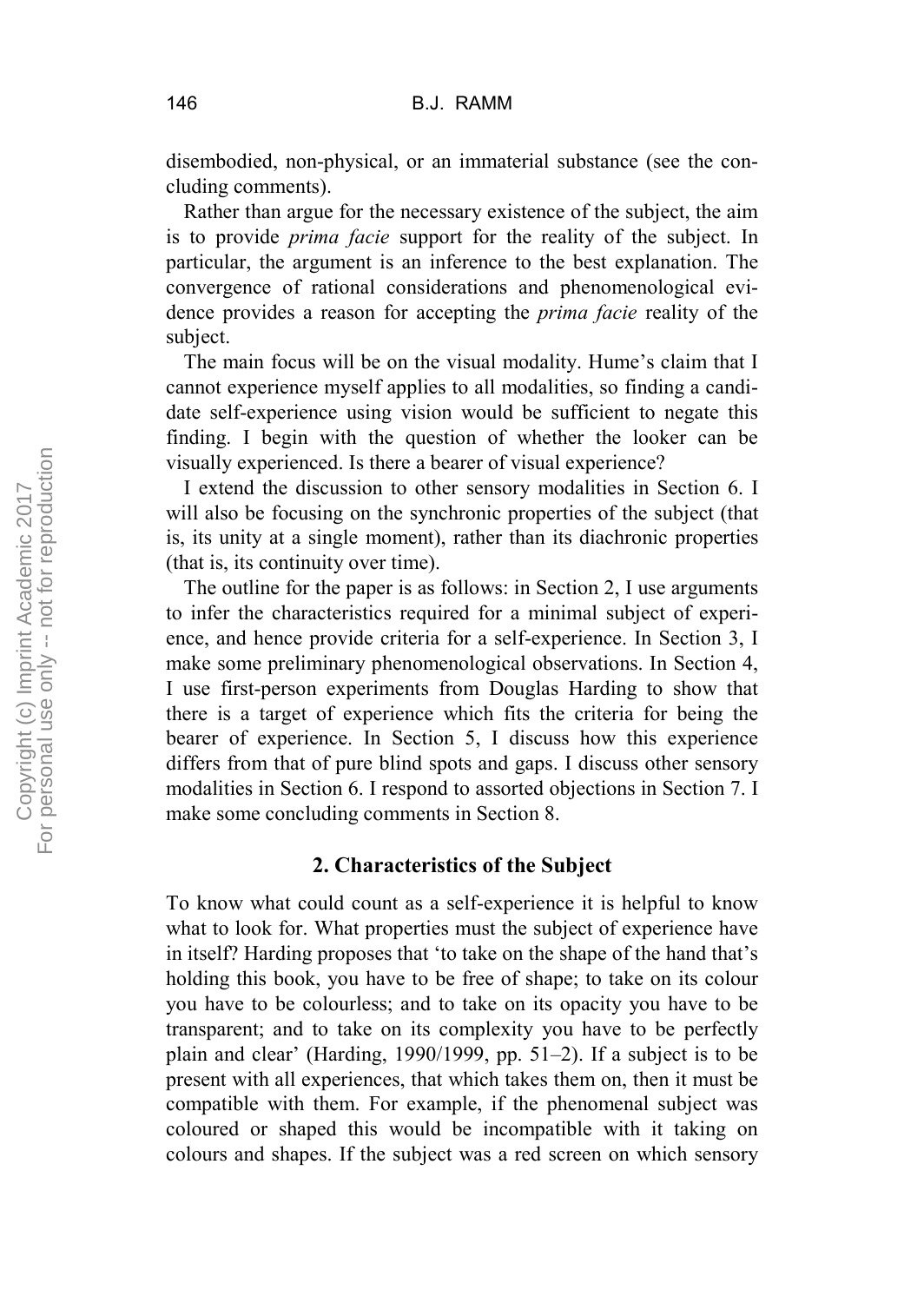experience was projected then everything would be tinted red (Shear, 1998). The subject must, in itself, be colourless, silent, tasteless, feelingless, and so forth.<sup>7</sup> I understand 'take on' to mean subsume something ontologically, that is, to include something within itself as a part or property (see Bayne and Chalmers, 2003). I use 'subsume' and 'bear' interchangeably.

Another essential property of the subject, if it exists, is that it is single. A trivial sense of singularity of the subject comes from the way we use the term 'subject'. It refers to a single being that has experiences. A more substantial sense of subject singularity comes from the close connection between being a single subject and the unity of consciousness.<sup>8</sup> I see the blueness of the sky, hear the birds chirp, and feel the warmth of the sun simultaneously. It is plausible that an explanation for the unity of consciousness will also explain the singularity of the experiencer and vice versa. This makes sense particularly if we understand the subject as being the bearer of experience. I would go further and say that phenomenally speaking experience is unified (synchronically and diachronically) because things, sounds, thoughts, and feelings are all presented to me. As Nida-Rümelin puts it: 'The stream of consciousness is the totality of what is phenomenally given… to a subject in perception, emotion, bodily feeling, memory, imagination and thought, a totality which is in permanent change from moment to moment' (Nida-Rümelin, 2014, p. 271). There are then *a priori* grounds for considering the subject single merely by the way the concept is used. There are also experiential grounds based upon the unity of consciousness, which also strongly suggest that the subject is necessarily single.

 <sup>7</sup> An anonymous reviewer asked: 'What rules out *a priori* the idea that the subject might have phenomenal properties so pervasive, like the background hum of air conditioning, that we simply don't register them?' I find it hard to believe that I could experience sensory phenomenal properties that are impossible for me to notice. What would distinguish them from unconscious states? Presumably unattended sounds have a sensory phenomenal character, and so they contribute to overall experience. This means that they can interfere with other sounds, perhaps only very subtly (or perhaps only with other unattended sounds). The important point is that, whether we notice them or not, if any sensory phenomenal properties were built into the subject itself then it would interfere with the subject functioning as a bearer for sensory phenomenal character within that modality.

<sup>8</sup> For definitions of the unity of consciousness, see Bayne (2010), Bayne and Chalmers (2003), Brook and Raymont (2014), Cleeremans (2003), Dainton (2000), and Tye (2003).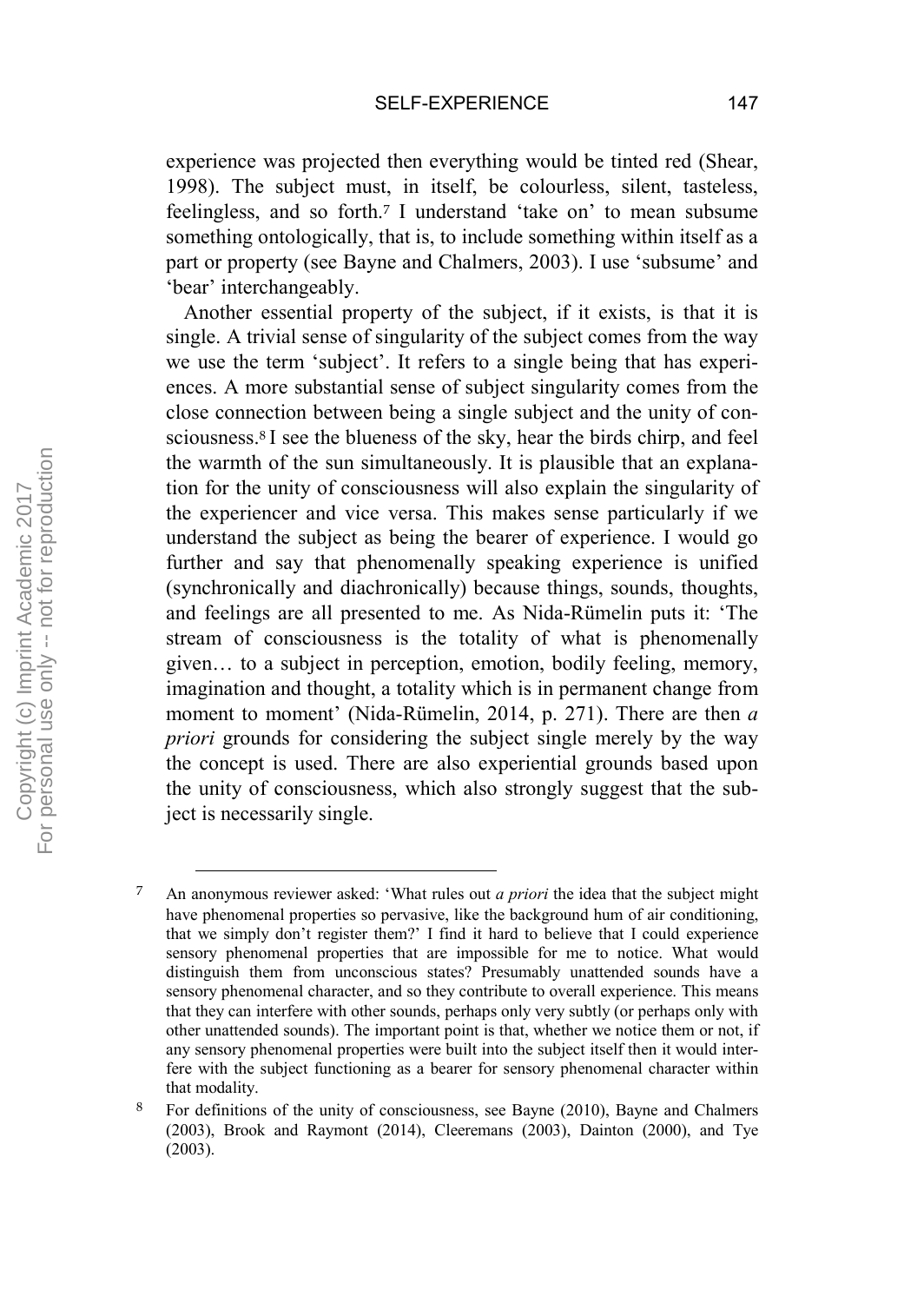The above reasoning provides criteria for deciding whether an experience counts as a self-experience. In particular, to count as an experience of the bearer of experience the target should *seemingly* (1) have no sensory qualities and (2) be singular. The goal of experiments 1–5 will be to show that is there is an experience in the visual modality conforming to the above characteristics.

# **3. Preliminary Phenomenological Observations**

I begin with some preliminary phenomenological observations that we will be further exploring with first-person experiments. Can the subject be visually experienced? Not so according to Wittgenstein in the *Tractatus*:

5.632 The subject does not belong to the world but it is a limit of the world.

5.633 Where in the world is a metaphysical subject to be found? You will say that this is exactly like the case of the eye and the visual field. But really you do not see the eye. And nothing in the visual field allows you to infer that it is seen by an eye. (Wittgenstein, 1922, pp. 74–5)

The subject cannot be found in the visual field. It cannot be experienced as an object of vision, but he proposes that it is like its limits. This is suggestive as to where we might begin to look. Douglas Harding proposes that, instead of attending off to one side of the visual field, I should attend to the point I am apparently looking from.

The breakthrough for Harding in terms of self-experience occurred when he came across a picture drawn by Ernst Mach (Figure 1). The image depicts Mach's first-person self-portrait with one eye closed. In the background it shows a wall and a window, wooden floorboards, and shelves of books along the wall. In the middle ground can be seen Ernst Mach's body, in particular, his shoes, wrinkled pants, waistcoat, and arms, and right hand holding a pencil. In the foreground, on the right can be seen a large nose blur and handlebar moustache, and at the top an eyebrow. At the edges the image fades out.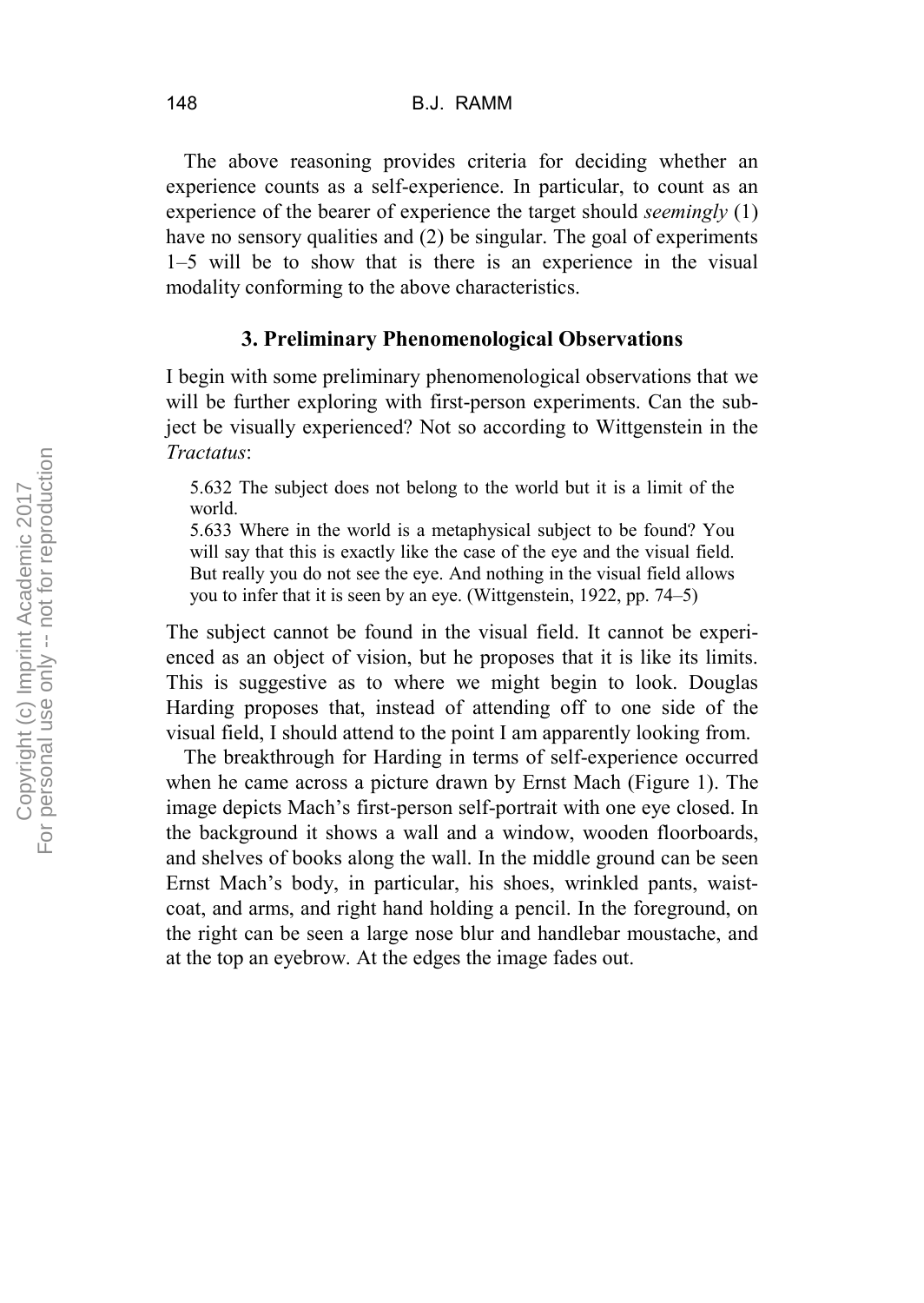

*Figure 1.* Ernst Mach's first-person self-portrait (Mach, 1890, p. 59).

This first-person portrait is so striking because it provides a depiction of what it is like to be me that is very different from how I appear to others. Most salient is the lack of a head in the picture. Merleau-Ponty (1945/2002, p. 108) has also pointed out this obvious fact: 'In the matter of living appearance, my visual body includes a large gap at the level of the head.'

Take some time to investigate it for yourself. Look down at your body. I find that my legs, torso, and arms are given visually, but that my head is not. There is nothing visually above my shoulders. Actually my back is also visually absent and the rest of my body often disappears from the scene, and one wall of the room is presently visually missing. Harding describes his vivid version of this experience in the setting of the Himalayas:

What actually happened was something absurdly simple and unspectacular: just for the moment I stopped thinking. Reason and imagination and all mental chatter died down. For once words really failed me. I forgot my name, my humanness, my thingness, all that could be called me or mine. Past and future dropped away. It was as if I had been born that instant, brand new, mindless, innocent of all memories. There existed only the Now, that present moment and what was clearly given in it. To look was enough. And what I found was khaki trouser legs terminating downwards in a pair of brown shoes, khaki sleeves terminating sideways in a pair of pink hands, and a khaki shirtfront terminating upwards in — absolutely nothing whatever! Certainly not in a head. It took me no time at all to realise that this nothing, this hole where a head should have been, was no ordinary vacancy, no mere nothing. On the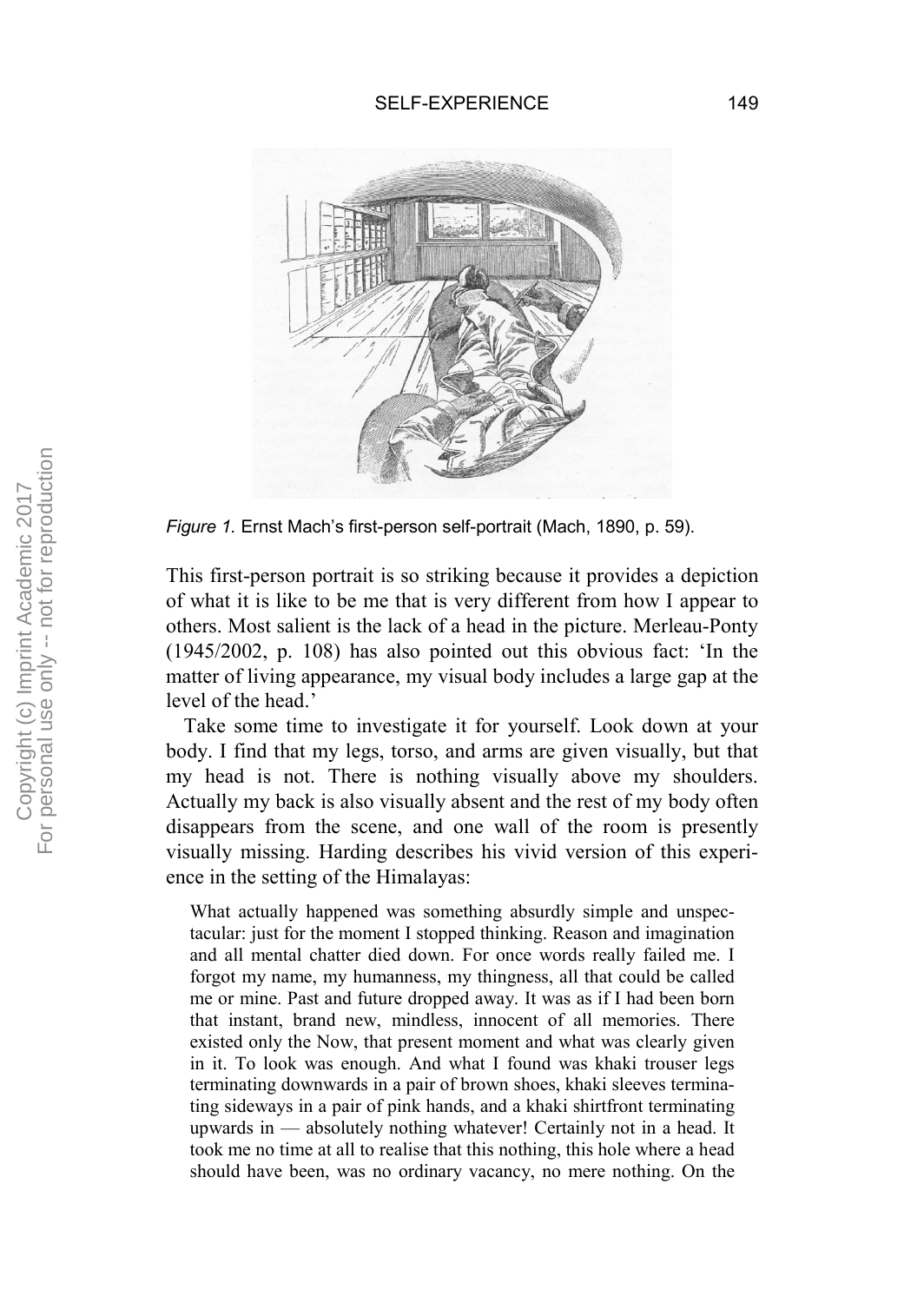contrary, it was very much occupied. It was a vast emptiness vastly filled, a nothing that found room for everything — room for grass, trees, shadowy distant hills, and far above them snow peaks like a row of angular clouds riding the blue sky. I had lost a head and gained a world. (Harding, 1961/1986, pp. 1–2)

It is important to point out here that this is an exercise in phenomenological description. This is not a claim about myself as a human being. Of course, 'I' (in the human personal sense) have a head. I also see my face in a mirror. Knowing what I look like to others is central to my identity as a person. However, I am enquiring here into my identity as experiencer. What I find when I look in the mirror is that the face is over there in the glass about a metre away, not here on my shoulders (of my experienced body). It is also facing the wrong direction.

Some will object that they can see their nose. But what kind of nose does it seem to be? I find that it seems to be a large pink translucent blur that stretches from the top to the bottom of the scene. It is continually appearing and disappearing. In fact there seem to be two of them. They tend to appear one at a time on opposite sides of the scene. What are these blurs apparently attached to on present evidence? Again I seemingly find nothing, or a gap. There are also various aches, tickles, and other such facial sensations and proprioception of 'head' position. Where are these occurring in present experience? Do they seem to be occurring on the surface of, or qualifying, an opaque spherical object with eyes, mouth, hair, and ears?

## **4. First-Person Experiments**

## *4.1. Methodology*

The following are a series of first-person experiments. They are not thought experiments, but an investigation of your first-person experience as it is given. If they are not carried out then this paper will not make any sense. It is integral that during the following awareness exercises you go by how things seem rather than how you think or imagine they are. That is, at least for the moment, you attempt to describe your experience exactly as it is given. There is nothing mysterious about taking on this 'phenomenal attitude'. An example is when I describe the lines in the Müller-Lyer illusion as seeming to be unequal in length even though I believe that they are actually equal in length.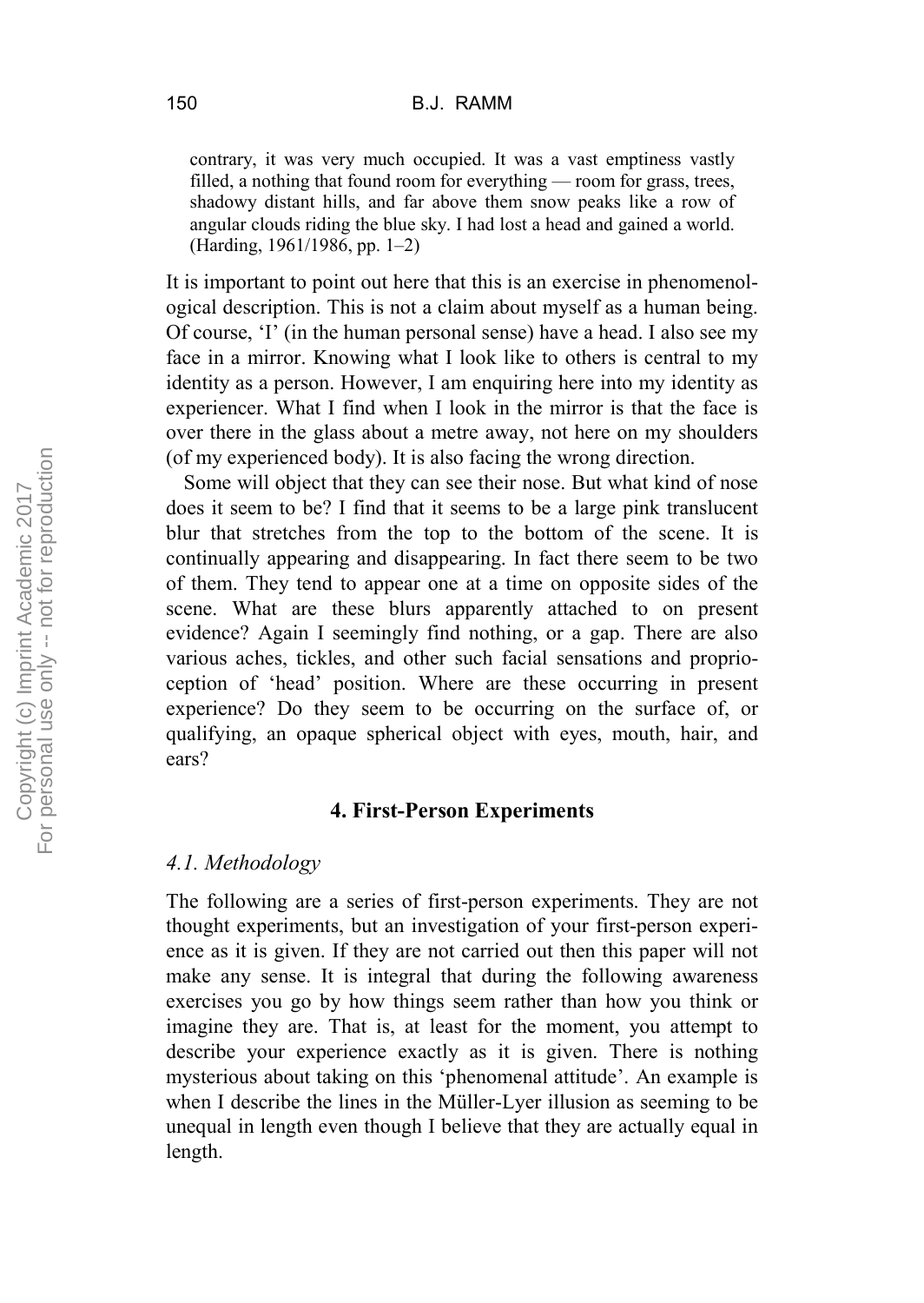SELF-EXPERIENCE 151

Harding's procedure also uses a method of phenomenal contrast. Here two phenomena are compared so as to make salient the phenomenal difference between them. Such a first-person method is also advocated by Susanna Siegel (2007). The goal of the experiments is to use apparatus (such as hands) as an aid for making a contrast between viewed objects and the apparent viewer of those objects, in particular for setting up the phenomena that are to be contrasted, and for orienting attention to the target phenomenon.<sup>9</sup>

#### *4.2. The Experiments*

#### *Experiment 1: Exploring the Gap*

Hold up your hands in front of you as if you were holding a basketball. Now slowly bring them towards yourself, past your ears. Notice how your hands seem to grow larger (in the sense of taking up more of the visual field), and the gap between them also grows. They begin to blur and finally disappear altogether into an apparent void here. Bringing them forwards again, watch as they reappear from the gap. Repeat this a few times to get a sense of what this seemingly empty region is like.<sup>10</sup>

# *Experiment 2: Tracing Out the Field of View*

How many eyes do you seem to be looking out of on present experience? Do you seem to be looking out of two small windows in a head or a single large opening? How large does the gap seem? Does it seem to be head-sized? Put your arms out and trace out the edge of the visual field. I find that the gap is seemingly as large as the scene. This SPACE<sup>11</sup> seemingly encompasses the room from wall to wall. Also notice that the visual field has nothing discernible outside of it. Use your finger to trace out the boundary of a chair or some other object. Notice that it is in a surrounding environment such as a room. Again trace out the boundaries of this visual field. Does it have a visibly

<sup>&</sup>lt;sup>9</sup> The experiments used here all come from Douglas Harding (or workshops by Richard Lang), with the exception of experiment 5 which is my own development on Harding's experimental method.

<sup>10</sup> See Harding (1996, p. 5) for a version of this experiment.

<sup>11</sup> By 'space' I do not mean the space of physics, but rather I use it as a descriptive term in the sense of a gap or opening, and also in terms of it seemingly functioning as room or capacity (in a container sense) for the scene. From here on, 'space' will appear in small caps when I am using it in this special sense of the term.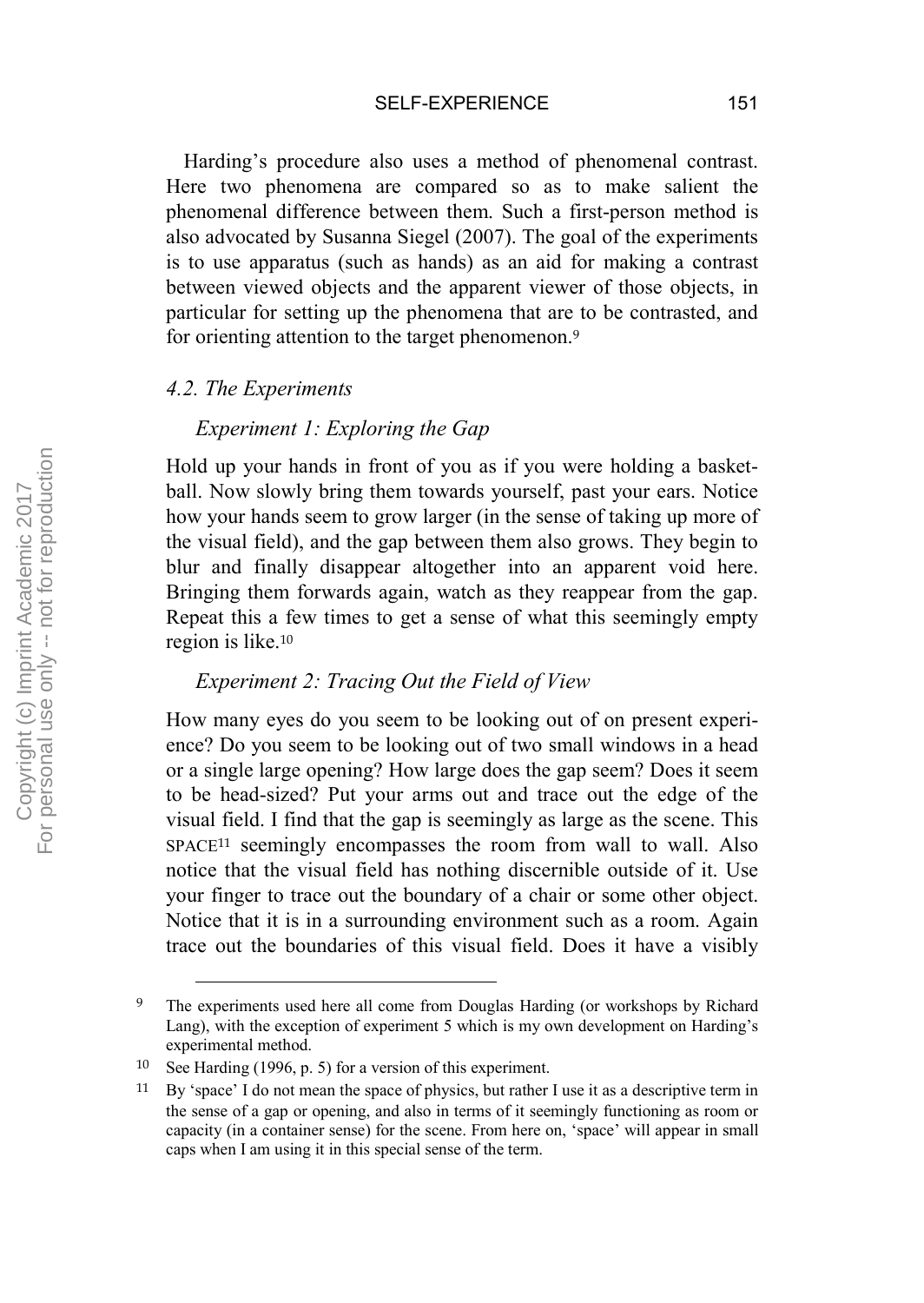discernible surrounding environment? Or does it visually have nothing outside of it?<sup>12</sup> Finally, is there one gap or multiple gaps? I only find one. That is, it is phenomenally singular.

# *Experiment 3: The Frame Experiment*

Use your fingers to form a frame through which you can look. Compare your fingers to what is in the finger-frame. Notice that your fingers are coloured and opaque. You cannot see through your fingers, but the interior of the frame is transparent. Your fingers frame a gap. Also notice how when you move the frame around it contains anything in the room: doors, books, parts of walls. It is because the frame is empty that it is able to act as a capacity for things. Does this also apply to what you seem to be looking out of? To test this, slowly bring the frame back (towards where others see your face). Notice how your fingers seem to grow larger as they come closer, and how the gap in the frame also gets larger, and thus encompasses more of the room. Keep attending to the gap, bring the frame all the way back, and let your fingers drop. Notice that the gap is phenomenally identical to that of the finger-frame, except that unlike the gap in the finger-frame it has no discernible boundaries.<sup>13</sup>

# *Experiment 4: The Pointing Experiment*

Look at your finger and notice that it has colour, shape, texture, wrinkles, etc. It is obviously a thing. Now with this thing, by pointing, direct your attention to a far wall. Notice that your finger (a thing, with shape, colour, and extension) is pointing at another thing, with shape, colour, and extension. Also notice that your finger and the wall are separated by a gap. Now point to the floor. Notice the patterns, colours, and textures. Now point to your foot. Once again you are pointing at a shaped and coloured thing. Now, very slowly, tracing your pointing finger up your body, notice that this pattern of duality between object and object persists. Finger — gap — legs. Finger  $gap$  — stomach. Finger — gap — chest. Now bring your finger up in line with where others see your face. Finger  $-$  gap  $-$  ??? From your present experience, is your finger pointing at an object, a thing? Does there seem to be a head or face here? Continue pointing and please go

 <sup>12</sup> Thank you to Richard Lang for introducing this experiment to me.

<sup>13</sup> This is a version of the Card Experiment, in which you use a card with a head-sized hole in it. See for example Harding (1990/1999, pp. 114–6).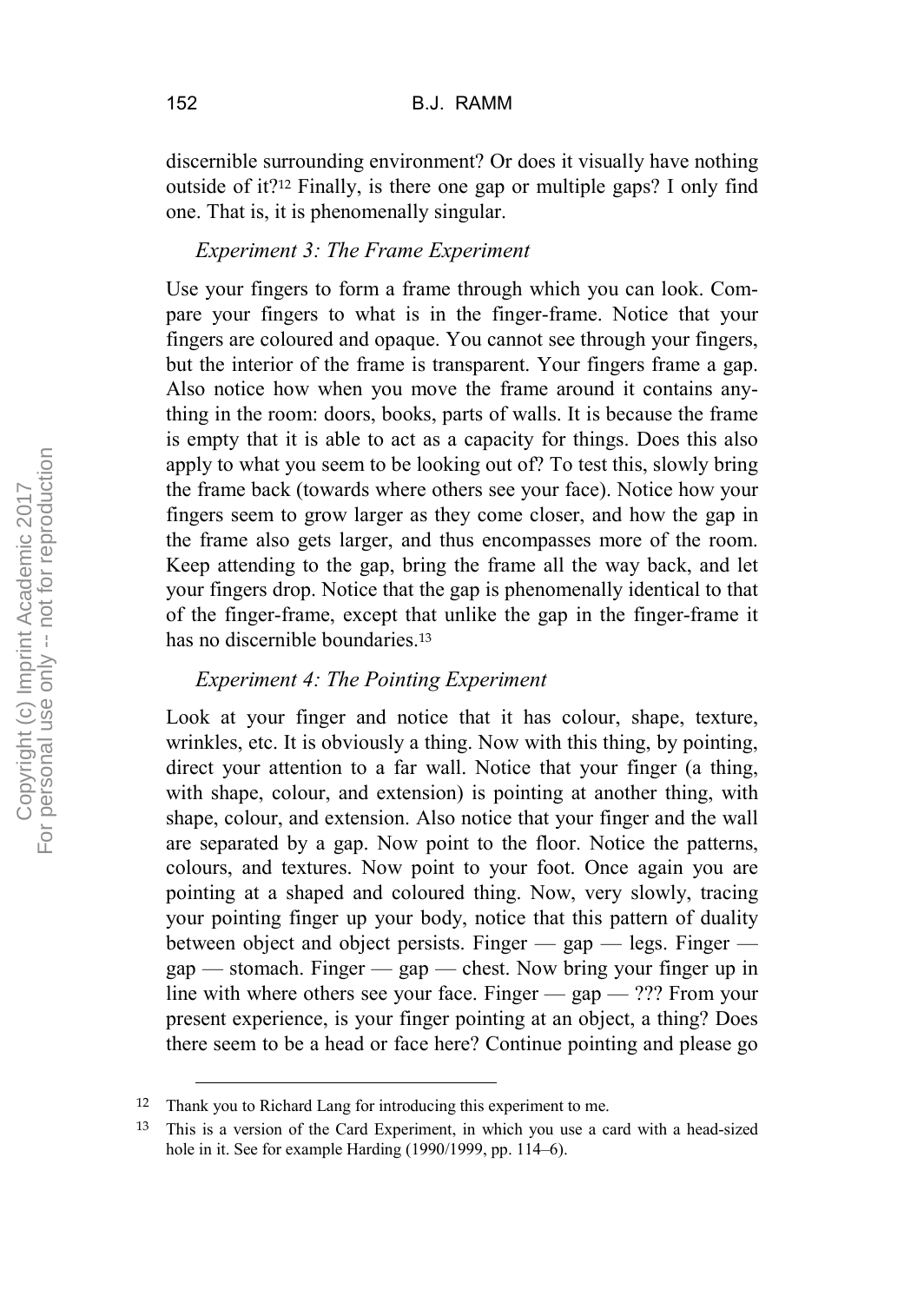through this checklist. What is your finger pointing at? Do there seem to be: (1) Any colours here? (2) Any shape here? (3) Any texture here? (4) Any wrinkles here? (5) Any movement here? Is it true to say that this SPACE seems to encompass everything on show, including your finger, hand, arm, body, and the room? Finally, aren't you also apparently pointing at the viewer or at least the looker?<sup>14</sup>

# *4.3. Overview of Results*

The goal of the experiments was to bring attention back to what it is like to be the looker in your own experience. Common sense says that I am looking out of a head — an opaque, solid thing. That is, I am a thing in the world that looks at other things. The results of the experiment were in complete contrast to common sense. What I found was:

- 1. This spot seems to be lacking in colours, and shapes. The experience is as of transparency rather than opaqueness.
- 2. There seems to be one gap here. It seems single.
- 3. The SPACE here seemingly encompasses or is full of the scene.
- 4. The field of view does not seem to be in anything.
- 5. When I point here I seem to be pointing at myself, or at least the looker.

When I attend to where I am apparently looking from, I find no visual features. Recall that lack of colour, shape, etc. is exactly what was predicted to be a defining characteristic (or lack of characteristic) of the minimal subject. It is also seemingly single. There is only one gap. This was the second predicted characteristic of the subject. The target of experience fits the criteria of the bearer of experience as outlined in Section 2. This was an experience in which the target *seemingly* (1) has no sensory qualities, and (2) is singular. These were characteristics which were inferred to be required for the target to function as the bearer of experience.

I also seem to be looking from here. There is a sense that I am here (a sense of self). This provides another motivation for holding that this open SPACE is me. The SPACE also apparently encompasses the visual scene which is consistent with it being the bearer of visual experience.

 <sup>14</sup> This is a form of meditation. The experiment is most effective if you do not rush through it. I suggest forgetting philosophy for a short while — relax, sit quietly, and point here for at least 30 seconds. For examples of the pointing experiment see: Harding (1990/1999, pp. 8–9, 41–2; 2000, pp. 8–9), Lang (2003, pp. 7–8).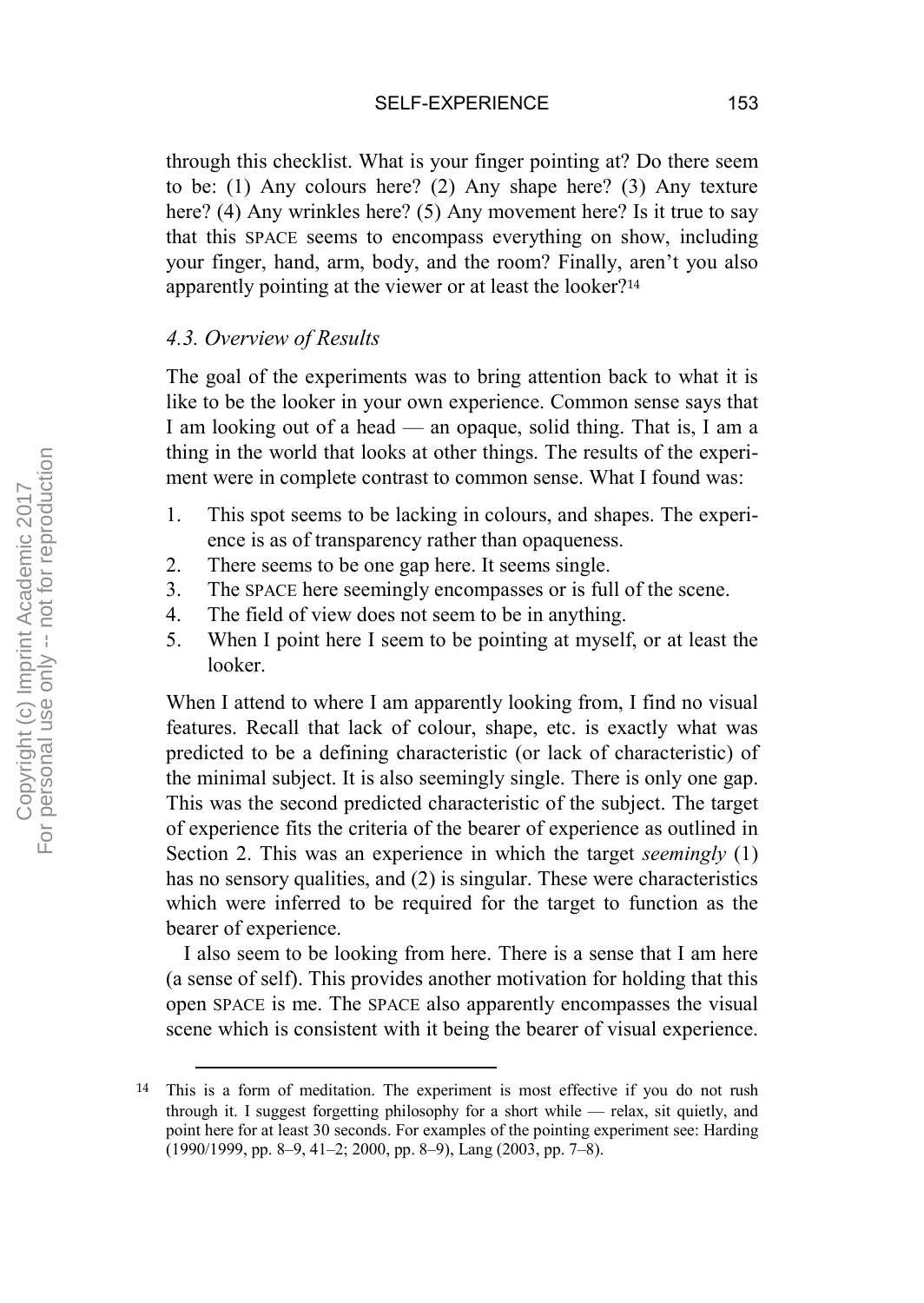So far, however, all that follows is that this is a bearer of visual experience, not necessarily the bearer of experience. I investigate other sensory modalities in Section 6.

# **5. Blind Spots and Gaps**

According to common sense there is nothing special about this spot, it is just a visual blind spot. My eyes do not look backwards, so of course there is nothing to see HERE.<sup>15</sup> Perhaps we can say that HERE is just a pure visual absence. I am pointing outside the visual field, and thus of course what I find is a lack of visual experience, a visual blank. It is natural then to explain this phenomenon as merely a pure visual absence.

There is something right about calling THIS a visual absence, but what kind is it? Take, for instance, a blind spot where I cannot see a car because it is behind a truck. I see the truck but not the car. This is a *blind spot by occlusion*. There is also a visual blind spot where the optic nerve passes through the retina. The blind location is filled in by the other eye so that we do not typically notice the loss of information. It is important to note that these types of visual absences are not seen as nothing but have a sensory phenomenal character. Even the nothingness of outer space appears black and not as a pure absence. This gap is not like this, nor like any other direction. Neither is it a 'perception of absence' of an expected object, such as when I see the absence of my laptop on the desk when it has been stolen (Farennikova, 2013). Other types of absences are holes and gaps. For example, I experience the gap where something is missing, and there is a character of emptiness to the experience. These are *blind spots by vacancy*. Finally, there is a blind spot where there is a complete lack of experience altogether. This type of absence has no phenomenal character — it is a *pure blind spot*. Is there a complete lack of visual experience when you attend to the location from which you are looking? We can answer this question by contrasting what it is like to attend to this location with what it is like to attend outside of your visual field on the horizontal axis (i.e. in the left and right directions).

 <sup>15</sup> Throughout the remainder of the text, when I use 'here' and 'this' in small caps the reader should assume that I am referring to the visual gap from which one seems to be looking.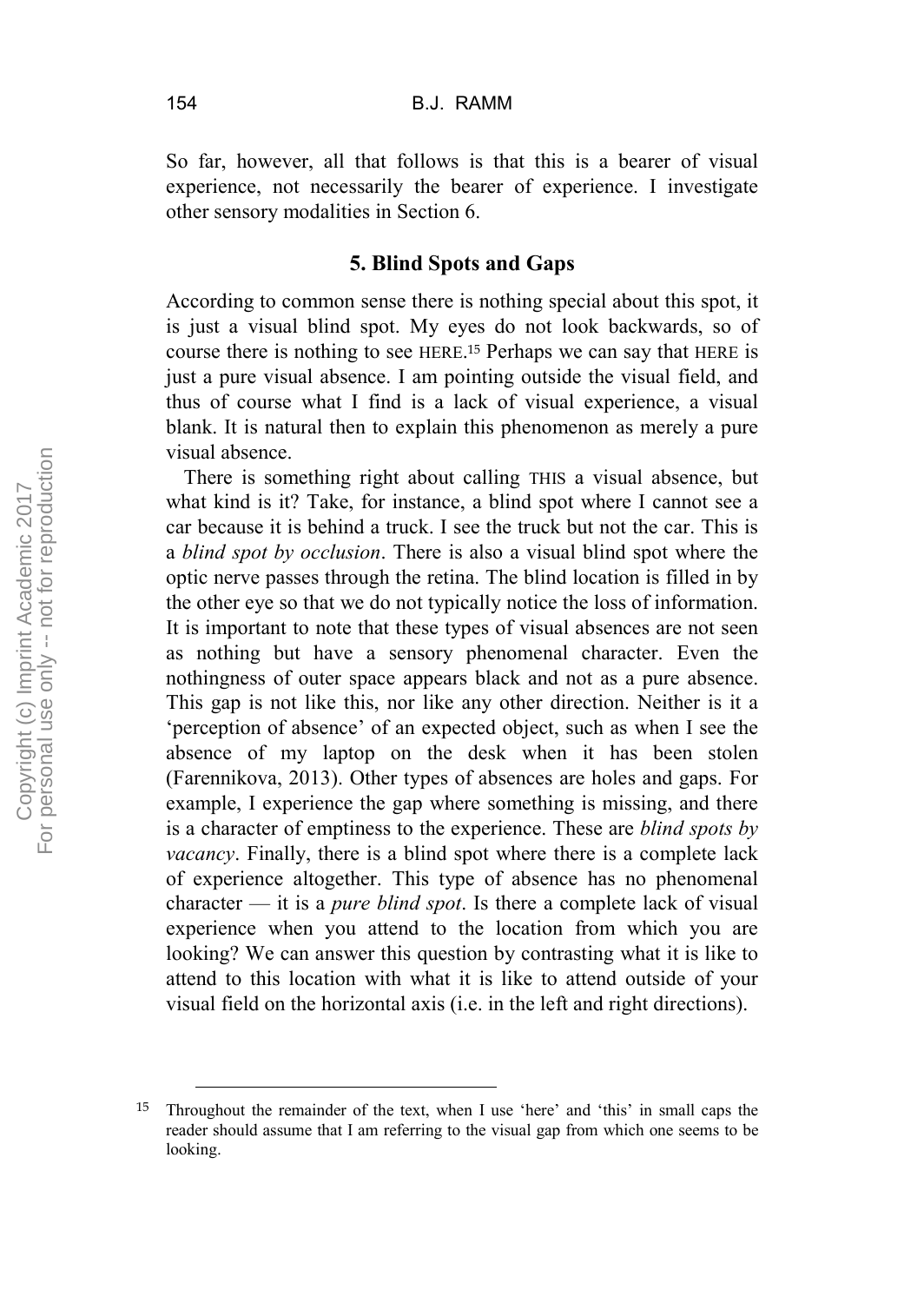## *Experiment 5: Pure Blind Spots, Absences, and the Aware Spot*

- (A) *Blind Spot by Vacancy*: Look directly ahead and move your hand slowly to the left. Notice that your hand begins to look blurry and eventually visibly disappears altogether. You have found the 'edge' of your visual field. Off the edge of the visual field, I find a true blind spot, a pure visual absence. If I merely experience nothing from where I am looking, if it is an absolute absence of experience, then what it is like to attend HERE should be exactly the same as there. Point off to the side and attend to that location. I find that I am pointing at nothing whatsoever, no things, no colours, no shapes. This is as close to a bare nothing as I can find. The visual field just ends. Now by contrast point HERE. There is a tangible phenomenal difference between the two spots. I am again apparently pointing at no thing, colour, or shape, but there is also an experience of spacious emptiness. It is like a hole. There is something it is like to experience this location.
- (B) *The Aware Spot*: Point to the gap formed by an open doorway. In a sense I am pointing at nothing. I seem to be pointing at no shapes or colours and not at the looker. Now point HERE. There is a phenomenal difference between the gap of the door way and HERE. Again there are apparently no shapes and colours, but I also seem to be pointing at the looker. THIS does not merely seem to be a gap. I am seemingly pointing at where I am looking from, the locus of awareness. A gap in a doorway has a spacious emptiness to it *simpliciter*. By contrast, when I attend HERE there is simultaneously (1) a spacious emptiness and (2) a sense that I am here/looking from here. It is an 'Aware-Space' (Harding, 1996, p. 83; 1988/2001, p. 135).

This spot can certainly be categorized as a type of visual absence in that it lacks colours and shapes. However, as there is a character of emptiness when I attend HERE, this is not an absence of experience. Is it merely a gap in the visual field? Most gaps are defined by boundaries *in* the visual field. For example, the gap in a doorway is defined by a door frame. This 'gap' is special, however, in that it has no frame. There is nothing apparently outside of it. Unlike other gaps it cannot be destroyed by changing the environment such as when I close an open door. Rather than being in the visual field, it encompasses the entire visual field. It is also experienceable at all times. I can experience it even with my eyes closed. Furthermore, it encompasses all other perceived gaps. If it is a gap it seems to be the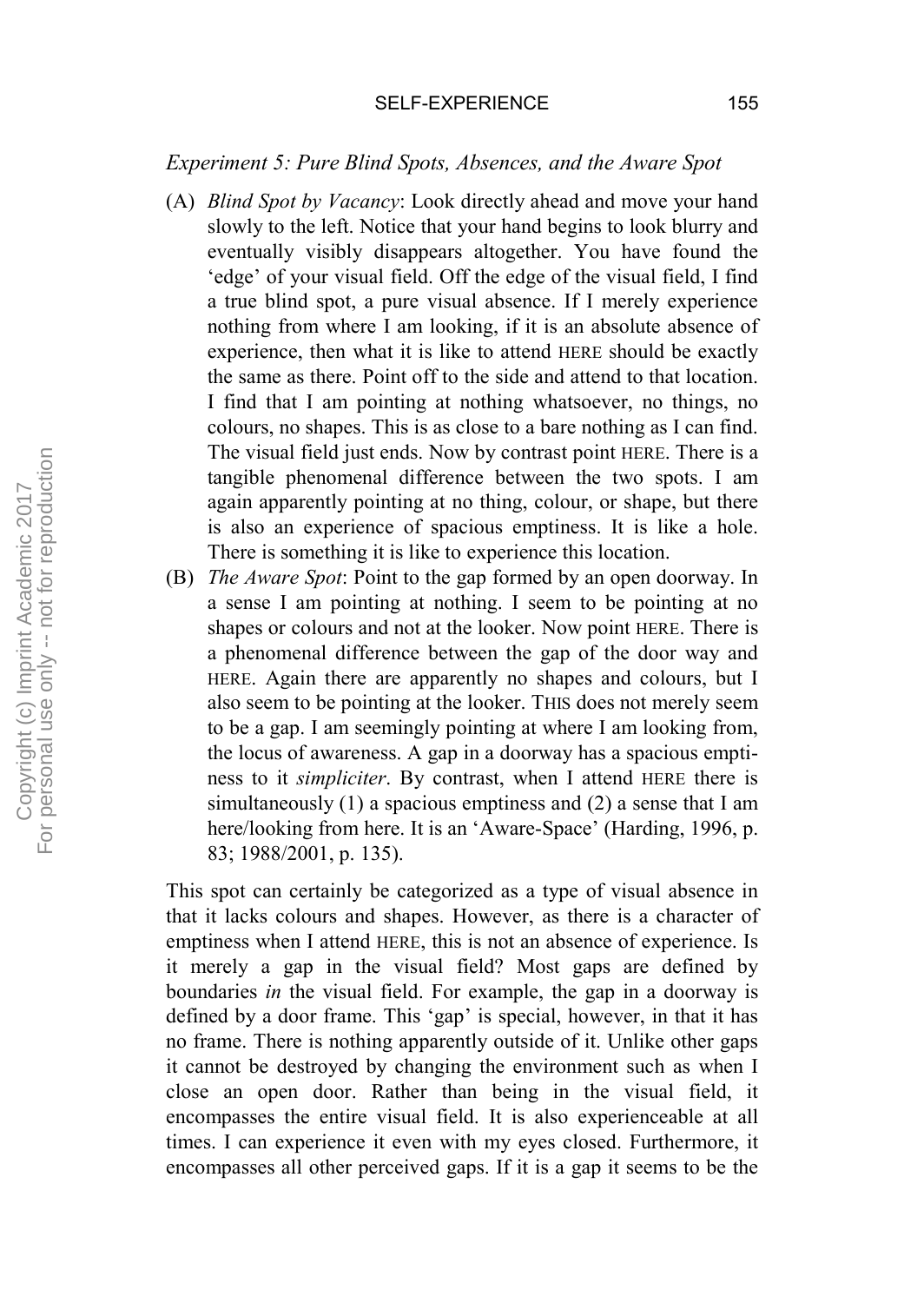Ur-gap. If what I argue here is correct, it is the bearer of visual space and so all other gaps depend upon it.

This SPACE also has positive properties. It is not seemingly a mere gap or mere absence. As already mentioned this space seems to encompass the scene. Also importantly, I seem to be looking from here. There is a sense of self-presence. I seem to be a capacity for the scene. I conclude then that THIS is not a pure visual absence but rather is the best candidate for myself that I can find.<sup>16</sup>

Harding refers to THIS location as a 'visibly boundless Space' (Harding, 1988/2001, p. 109). I read 'visibly' as saying that there is something it is like to experience it. In particular, there is a character of emptiness to the experience. This is an important finding. As Dainton points out, phenomenal character need not be exhausted by sensory qualities such as visual, auditory, and tactile properties:

The notion of phenomenal character need not be restricted to qualities of this sort. A consciousness which consists of nothing but a *feeling* of void-like emptiness has a definite (if difficult to describe) phenomenal character. An 'awareness' of this kind is tangible rather than pure, even if it is natural to describe it as 'pure'. By contrast, a truly bare Awareness has absolutely no phenomenal character of any kind, and so is subjectively indistinguishable from non-existence. (Dainton, 2002, pp. 45–6)

This reasoning about awareness also applies to the subject. If there is nothing it is like to experience myself apart from the properties of sensory qualities, then Hume is correct that a unique self-experience does not exist. If, however, there is a unique phenomenal character involved in apprehending myself, then self-experience is indeed possible. The subject can then make a phenomenal difference. I found that this was indeed the case.

# **6. Other Sensory Modalities**

Experiments 1–5 investigated what it is like to be the looker using the visual modality. The looker seemed to be a space-for-the-visual-scene. Does this result generalize to the experiencer? The experiencer does not just see, but also hears, smells, feels, etc. Suppose someone

 <sup>16</sup> See Lewis and Lewis (1970) on the metaphysics of holes. Sorenson (2007) theorizes that the self is a kind of absence and touches on many points that I discuss here. I differ from Sorenson in emphasizing the affinities between this 'absence' and substance theories of the self.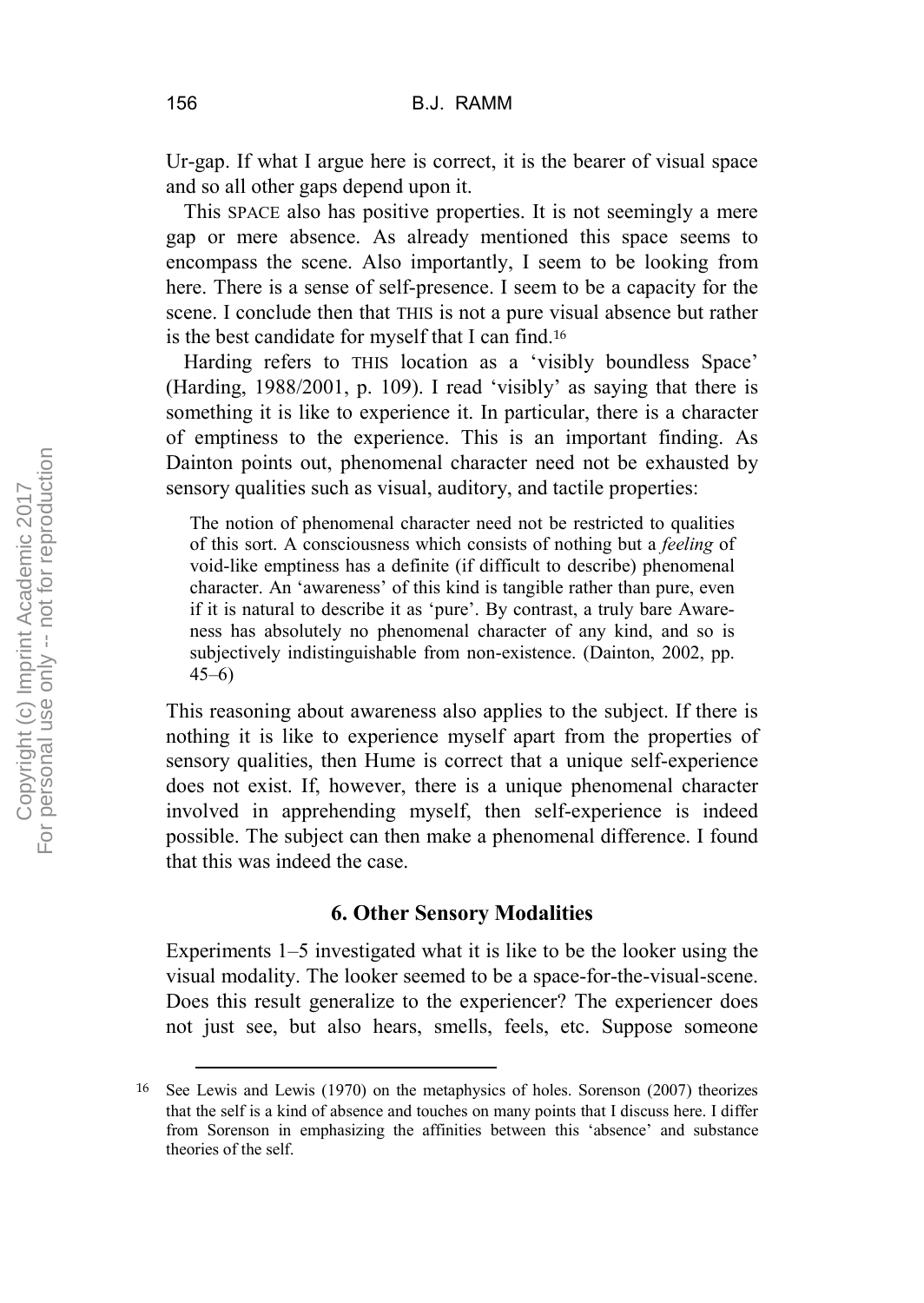accepts that they can distinguish a SPACE here which functions as a bearer for the visual field. This would not be sufficient to count as the experiencer unless it encompassed all sensory modalities. The objection is that the experiments do not provide a phenomenally singular experiencer, and hence it provides an inadequate candidate for the subject of experience. Certainly the gap here is experienced visually (as a lack of colours and shapes), but is it merely encompassing the visual scene?

As an initial observation, I do not just experience the coffee cup that I pick up as white, and cup-shaped, but as feeling hard and warm, and that felt hardness and warmth is out there with the cup — perfectly integrated with the visual features. I find that this SPACE seems to encompass not just visually experienced properties and objects but that it includes properties from other sensory modalities. Consider also when someone speaks, the sound is not just an additional element, but is heard as coming from their mouth. I do not experience a separate field of sound layered on top of the visual field. Certainly I do not always hear sounds at the same time as visually experiencing a scene (for example when I hear things behind me), but this does not show that there are separable fields, only that some of the contents of the single multimodal phenomenal field can occur without others. We will investigate this further in the next experiment.

# *Experiment 6: Eyes Closed*

Close your eyes. Attend to your bodily sensations. Now attend to one of your hands. Going by present experience, how many fingers does it have? Can you feel five distinct digits, or is what you feel shapeless, and changing? How many ears do you have on present evidence? What shape is your face? Do you have a well defined face, or various fleeting sensations that you associate with a face? Would you even know what a face was if you had never seen or touched one? How large is your body? Are you in a body on present evidence? Is there any separation between your 'bodily sensations' and those of your clothes and the chair in which you are sitting? Where are the boundaries of your body? Are there any boundaries between your bodily sensations and the darkness?

Now listen to sounds. Some are near and some are far. Some are loud and some are soft. They arise and then are gone again. There is also a silence. Some describe this by saying that thoughts and sounds are arising in the silence. Attend to your thoughts. Count in your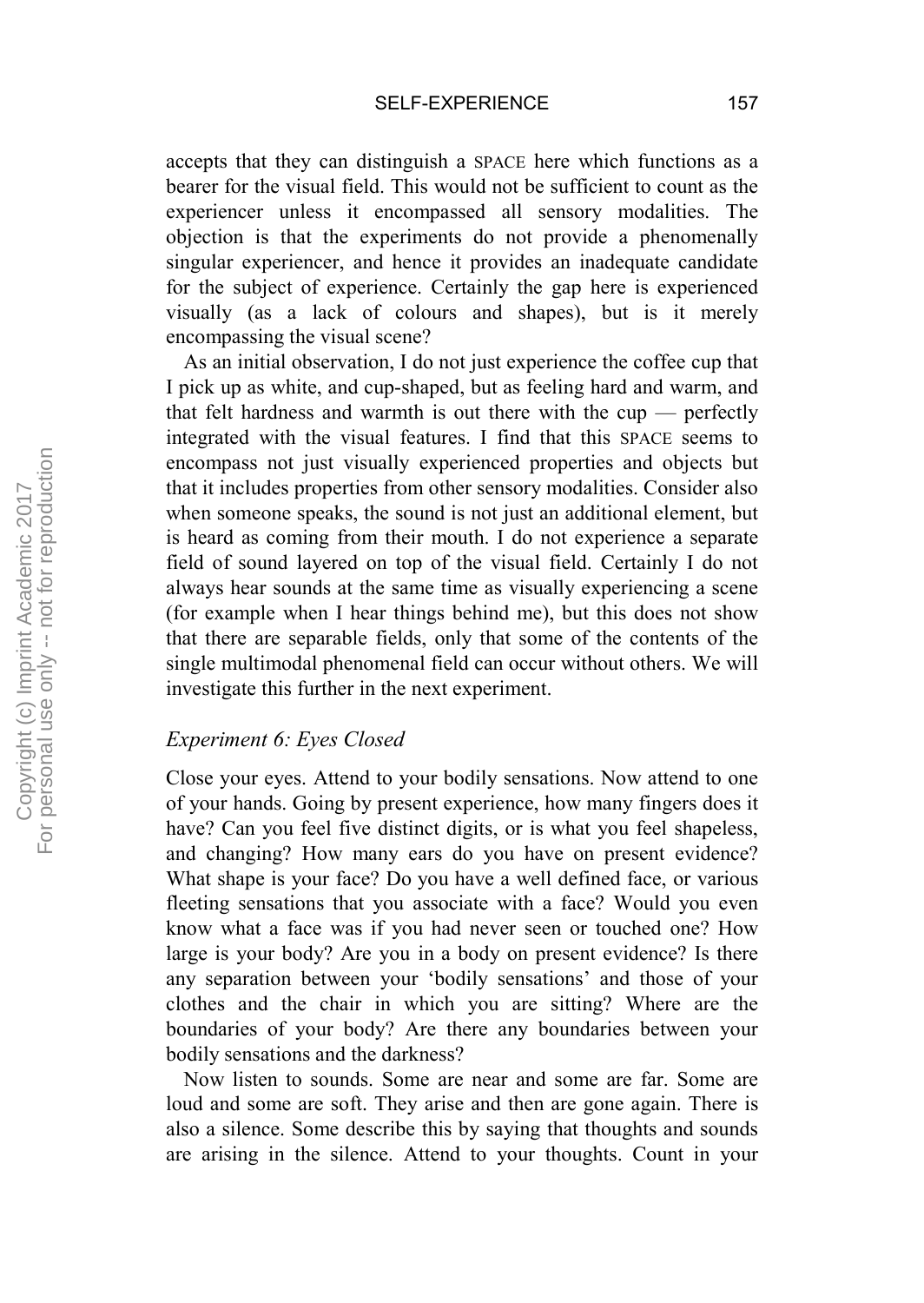mind. Is there a boundary between your thoughts and the sounds of the room? Are these thoughts happening in a box (a head)? I find that thoughts, sounds, and bodily sensations make up one field of experience. Is that true for you? Now slowly open your eyes and watch the room reappear. Your phenomenal world is once again flooded with colours and shapes.

In this experiment I found that my thoughts, bodily sensations, and the sounds all occur in a single awareness. The visual, bodily, and auditory elements are unified in a single experiential field.<sup>17</sup>

Although vision is the most salient means of access, I find that the field-like experience of myself is not limited to the visual modality. There is also a silence in which thoughts and sounds arise. The experience of emptiness is not limited to the visual modality. This void-like character of self-experience has been reported on many occasions within meditative traditions. As an example, describing the character of emptiness from the auditory modality Robert Forman states:

From that moment forward, I was silent inside. I don't mean I didn't think, but rather that the feeling inside of being me was like being entirely empty, a perfect vacuum. Since that time all of my thinking, my sensations, my emotions, etc., has been on a silent background. (Forman, 1999, p. 142)

It seems fair to say that the silence seems to be associated with that which is aware. I can say that unhesitatingly about my own experience. What is aware is precisely the silence. (*ibid.*, pp. 150–1)

A lot more can be said about other sensory modalities. However, my preliminary conclusion is that this SPACE also functions as a bearer of other sensory properties, and hence meets the criteria for being the bearer of experience. The character of emptiness in experiencing myself is also available in other sensory modalities, particularly as a background silence.

# **7. Assorted Objections**

Perhaps the phenomenological evidence can be explained away. For example, one may hold that this experience is merely of a visual gap that has nothing to do with the subject, and that the sense of self-

 <sup>17</sup> See Tye (2003) on the single experience view in which there is only one single multimodal phenomenal field from which we abstract out fields of different modalities. On this view the question of whether there are different bearers for each sensory modality would not even arise.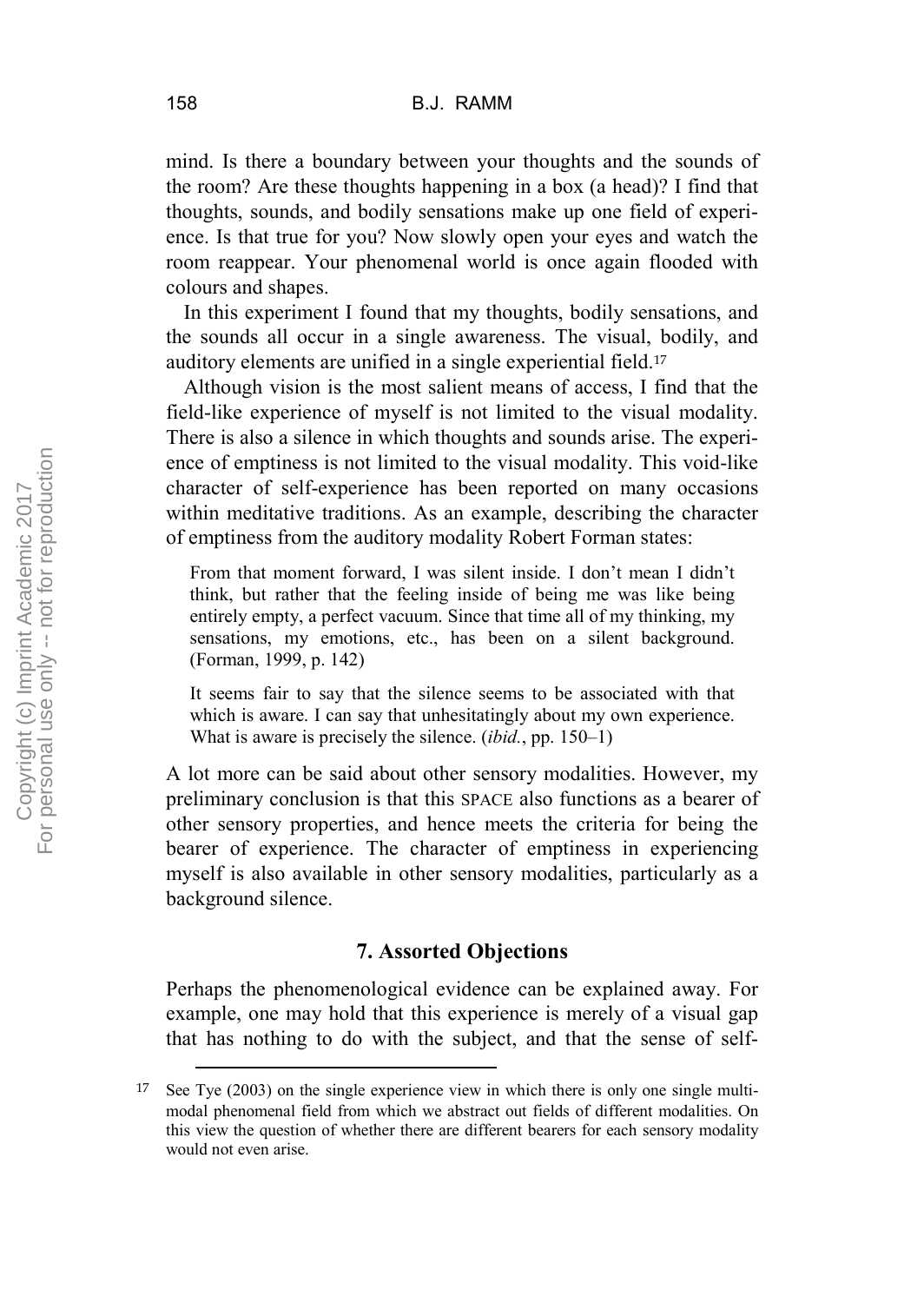presence is merely co-located with the gap. It may be an unfortunate outcome of the procedure of this paper that it gives the impression that there are separable components of 'spaciousness' and 'self-presence'. The problem with language is that it artificially isolates components such as shape and colour which are in fact experienced inseparably. Similarly, the basic pre-theoretical, non-verbal present experience is Iam-space-for-the-scene-thoughts-sounds (etc.). This self-experience is a single indivisible unity. I suggest that it is like the sky seeming to be blue. The blueness does not seem to be merely co-located with the sky — it seems to *be* blue. Similarly, this open SPACE seems to *be* me. Hence I do not think that such attempts at reduction can do justice to the phenomenology.

An objection from photography is that a photograph of a cityscape also has a viewpoint and the paper also encompasses the image. We do not think that a photo is a subject, so why think that these properties I share with a photograph entail the existence of a subject in my own case? Furthermore, if the photograph counts as a subject then this is a *reductio* of my position. A photograph is a visual representation of a subject's visual field but does not count as a subject because there is presumably nothing it is like to be the photograph. It is not a bearer of experience. It could be argued that a photograph does not even bear colours, rather it reflects light and it only has colours for a subject. On the other hand, this SPACE encompasses experienced properties. Furthermore, the photograph presumably has no sense of self-presence built in. Neither can egocentric properties such as the viewpoint explain this sense of being aware. A mere central point in visual space does not explain why I seem to be located HERE rather than elsewhere. There are, then, critical differences between one's own case and visual representations of a perspective.<sup>18</sup>

Perhaps this open space only exists whenever I attend HERE. Is this an unusual state of experience which does not extend to ordinary states of consciousness? Is the act of attending inwards somehow creating this SPACE? Certainly without attending HERE I would not have this experience of spacious emptiness. However, my contention is that this is what I am whether I am aware of it or not. A reason for holding this, apart from the arguments of Section 2, is that to experience the world I need to be open to it. If my head, face, or eyes got in

 <sup>18</sup> A closely related topic is Williams' (1973) classic discussion of imagined visual perspectives. I do not discuss imagination here as this adds yet further complications.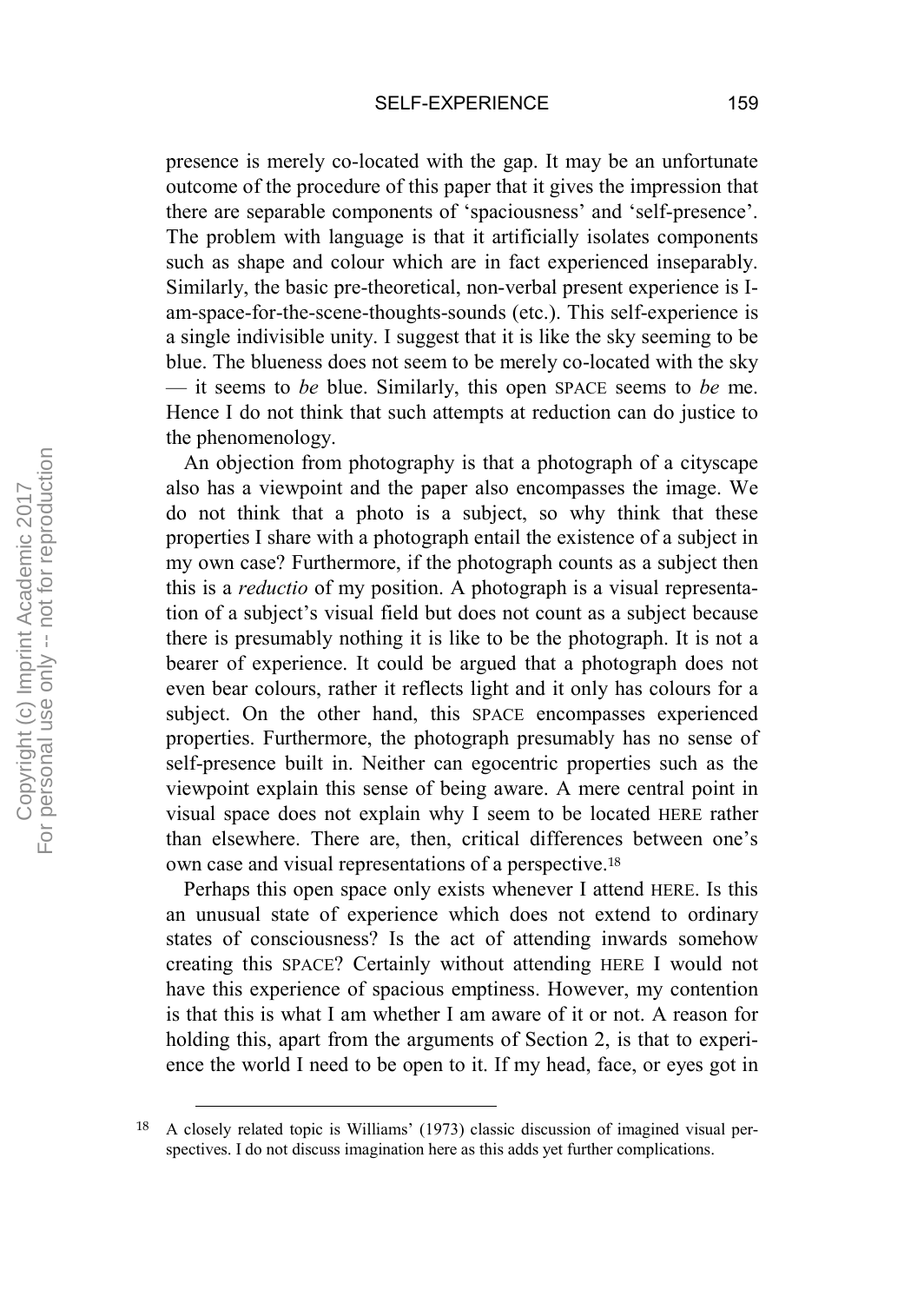the way (i.e. appeared in the visual field) I could not experience my friend's face. I need to be built open to receive their face, whether I am aware of it or not. The experiments purportedly reveal my original condition; they do not create a new one. I become aware of the fact that the lived relationship between myself and others is face-to-space, never face-to-face (Harding, 2000, p. 17). The same applies to other the senses. I feel the cat's fur not my hand stroking it. I hear the bell not my ear drum. The experiencing subject is never an object for itself, but rather always entirely open to the world (for a classic discussion see Sartre, 1943/1956, pp. 303–5).

Why take the experience described in this paper as the fundamental type of self-awareness rather than bodily experience? There is for example proprioception, the sense of the position of my limbs. Is this a form of self-awareness? If so, does this conflict with the current findings? In fact, there are many types of self-awareness. The meanings of 'self' and 'I' are multivocal (for a defence see Strawson, 2009, pp. 331–3). My sense of having a body is essential to my everyday interactions with people and the world. This, including how I appear to others, is part of my third-person identity. However, seeming to be 'in' a body with a precise shape and boundaries is plausibly more to do with imagination than sensory experience. For example, when I feel what I call a 'headache' there is certainly an ache, but somatically speaking my 'head-experience' is partial, vague in boundaries, dynamically changing, and has no clear shape. I certainly associate these sensations with head parts, but there is little that is head-like about the actual feel of them.<sup>19</sup>

There is also my first-person identity, how I seem for myself, which is not always recognized. The scene, my thoughts, and my bodily experience all occur in this spacious awareness, or so is my experience. This first-person identity is seemingly that which unifies all of the different types of self-awareness including the sense of embodiment and sense of personhood. I could conceivably lose my sense of embodiment and personhood and still be this subject to which things

 <sup>19</sup> Do these various head sensations block up the SPACE in some sense? There are two points to note in response. Firstly, as these feels are colourless they do not interfere with the SPACE functioning as a capacity for visual scenes. Secondly, the specific feelings at a particular location in the experiential space are constantly changing. As a specific feeling at time T could be replaced by a different feeling at that location (or none at all), those specific feels are not essential properties of the experiential space. In principle, that particular location can function as a capacity for any feeling.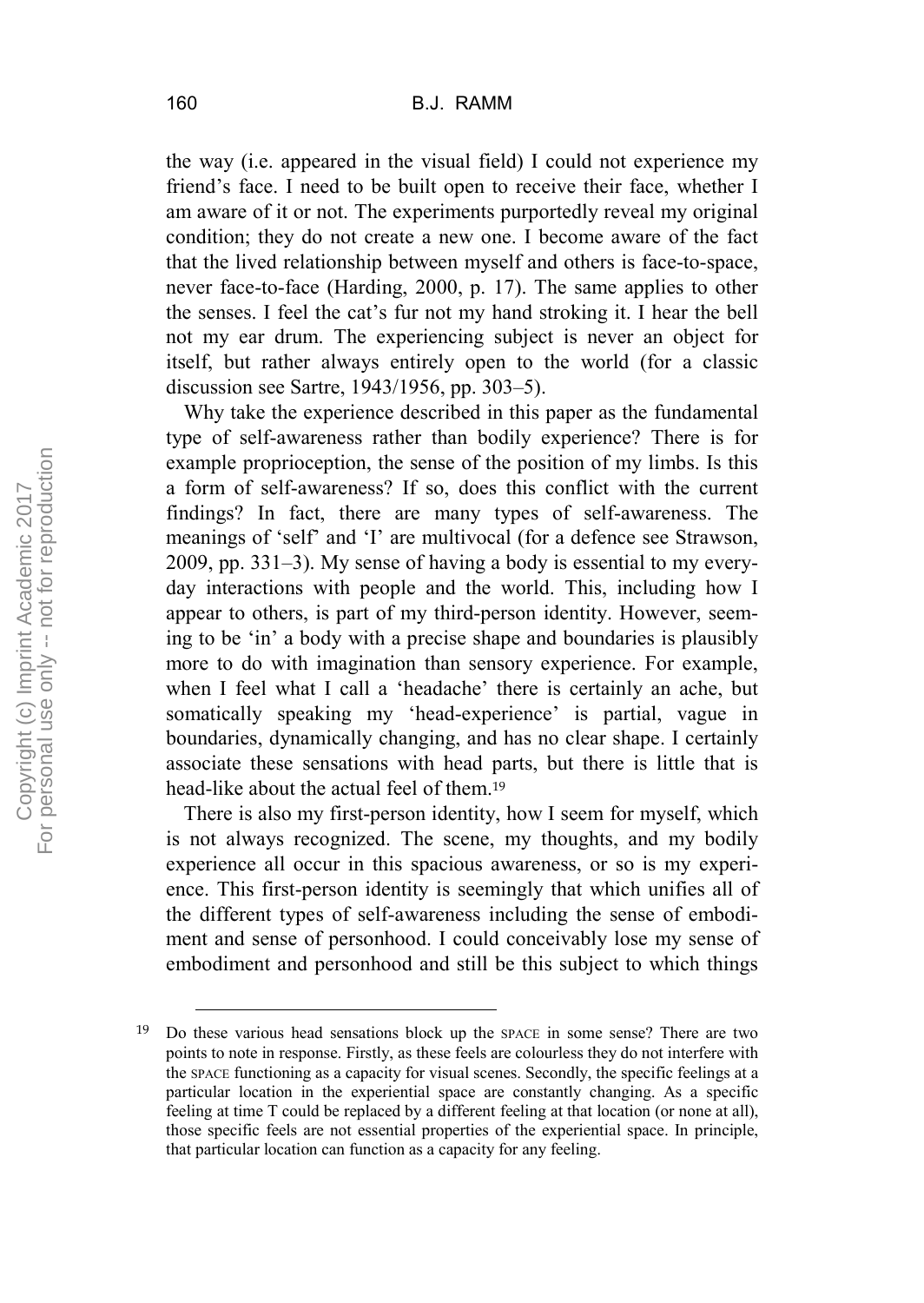are presented. This is what I need to minimally be me. It is what I seem to be at the centre of my phenomenal world. Hence, I take the self-experience investigated here to be compatible with other types of self-awareness, at the same time as being the most fundamental type of self-awareness.

## **8. Concluding Comments**

The question of this paper was whether there was an experienceable candidate for the subject of experience. I used reasoning and phenomenological considerations to infer that a minimal synchronic subject (a bearer of experience) should be lacking in sensory qualities in itself and single. This provided criteria for what the experience should be like to count as a minimal self-experience. With the assistance of experiments designed by Douglas Harding I found that there is such an experience. I seem to be looking out of a gap. This open SPACE apparently lacks sensory qualities and is seemingly single. I also found that this SPACE encompasses other sensory properties; that is, it functions as a bearer of experience in general. Neither does it seem to be a mere gap, as I seem to be looking from here. It is an aware-space. As the experience meets the criteria for being a self-experience, it hence provides *prima facie* justification for the reality of the subject.

Even if there seems to be a subject it does not follow that there *is* a subject. How exactly does one move from phenomenal experience to metaphysics? The answer I offered was that there does not need to be a necessary connection between phenomenology and metaphysics. Rather, all that needs to be claimed is that the experience provides *prima facie* justification for believing that this is me. My experience is that I am a capacity for the scene, thoughts, and feelings. If this is also true for you, then as empiricists this should be our default starting position on the nature of the self until proven otherwise. This is a form of empirical dogmatism (Pryor, 2000), in a broad sense of 'empirical'.

This justification is bolstered by the independent considerations on the nature of the subject as discussed in Section 2. In the reverse direction, the experience provides a *prima facie* verification of the hypothesis that there is a bearer of experience. As the experience and the rational considerations were arrived at independently of each other they can be used as mutually supporting sources of justification (Goldman, 2004, pp. 5–6). The phenomenological and rational routes converge on the same conclusion.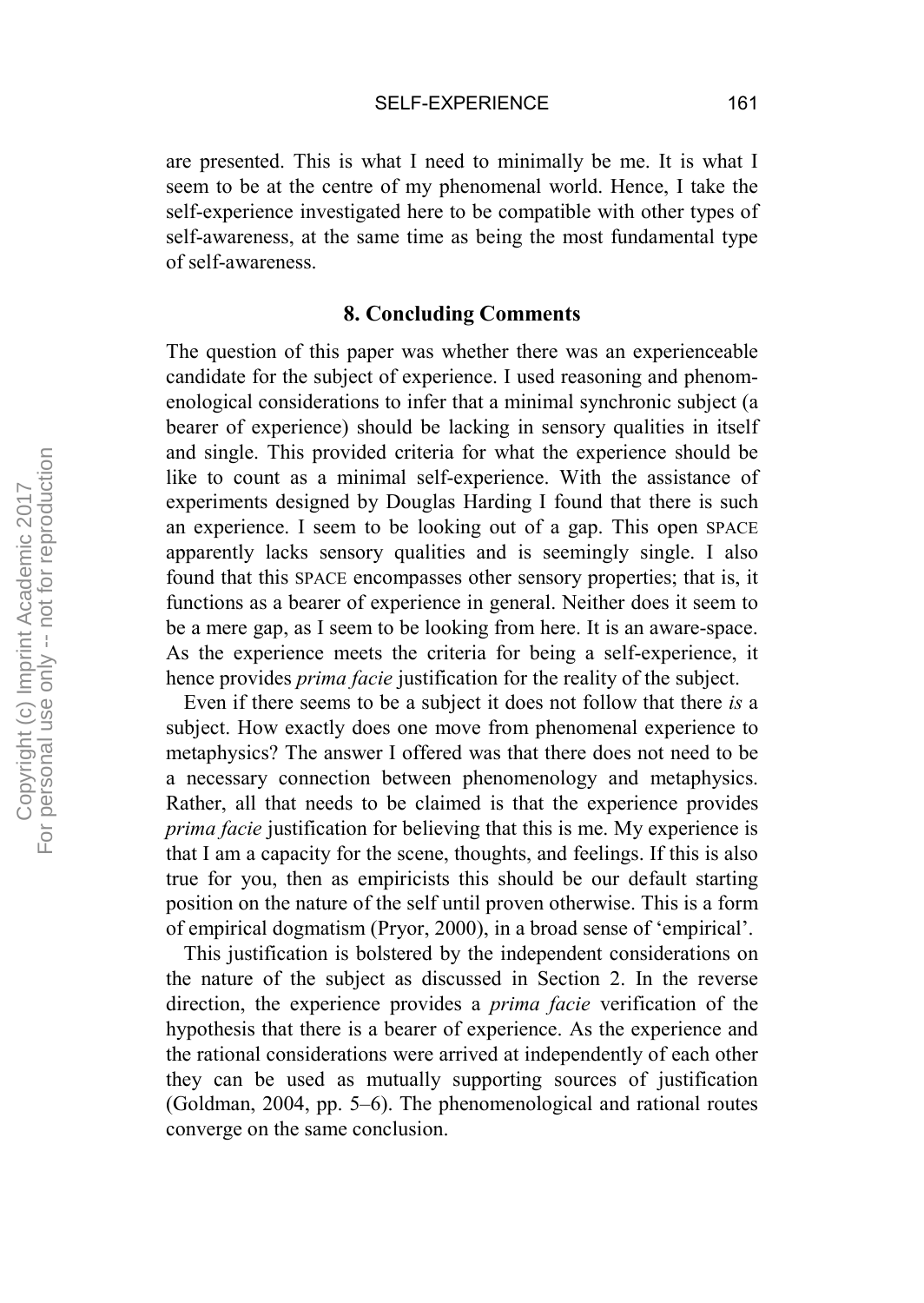The current findings suggest that Hume, and most others since, failed in the search for the experiencer because they were attending in the wrong direction. They were attending outwards when they should have attended inwards. In fact, it is common within meditative traditions to hold that the method for recognizing the essential nature of one's self requires a reversal of attention away from the objects of experience (Shear and Jevning, 1999, pp. 190–1). Harding provides precise instructions on how to do this: attend 180 degrees from the black markings on the page you are currently seeing to who or what is apparently seeing them.

This SPACE does not seem to be a body or brain. I take these firstperson findings to hence provide *prima facie* support for the thesis that the subject is a thin bearer of experience. This is a version of the substance view of the self. However, I generally avoid the term 'substance' because for many it is synonymous with bare particulars and substance dualism, both of which I reject. The substance view of the self does not commit one to the existence of particulars without properties — 'bare particulars' — which would be paradoxical.<sup>20</sup> I prefer the term 'thin subject' or 'thin bearer of experience' which is a subject that necessarily has experiences (Strawson, 2009).

In fact, most of the objections to the substance view apply specifically to substance dualism (Olson, 2007, pp. 164–8). However, the existence of a thin subject does not entail the possibility of disembodied free-floating subjects. Alternatives to substance dualism are substance monist views such as idealism and panpsychism. I find panpsychism to be the most plausible theory of consciousness on independent grounds (Chalmers, 2015; Goff, 2017; Strawson, 2006). Science tells us about the structural-dispositional nature of physical things, but not what they are intrinsically, in themselves (Eddington, 1928; Russell, 1927/2007, pp. 263–4). A panpsychist substance monism can avoid the pitfalls of substance dualism by positing that conscious substances are the intrinsic nature of physical entities. The in itself is the for itself (Harding, 1952/2011, p. 116; William James in his unpublished notes: Perry, 1935, p. 446). Furthermore, accepting a thin bearer of experience does not entail that the subject is soul-like in the sense of being atomistic and separate from other subjects. Subjects may overlap or perhaps there is ultimately only one Self or

 <sup>20</sup> Sider (2006) provides a defence of the intelligibility of substances (substratum), and even allows for the possibility of bare particulars.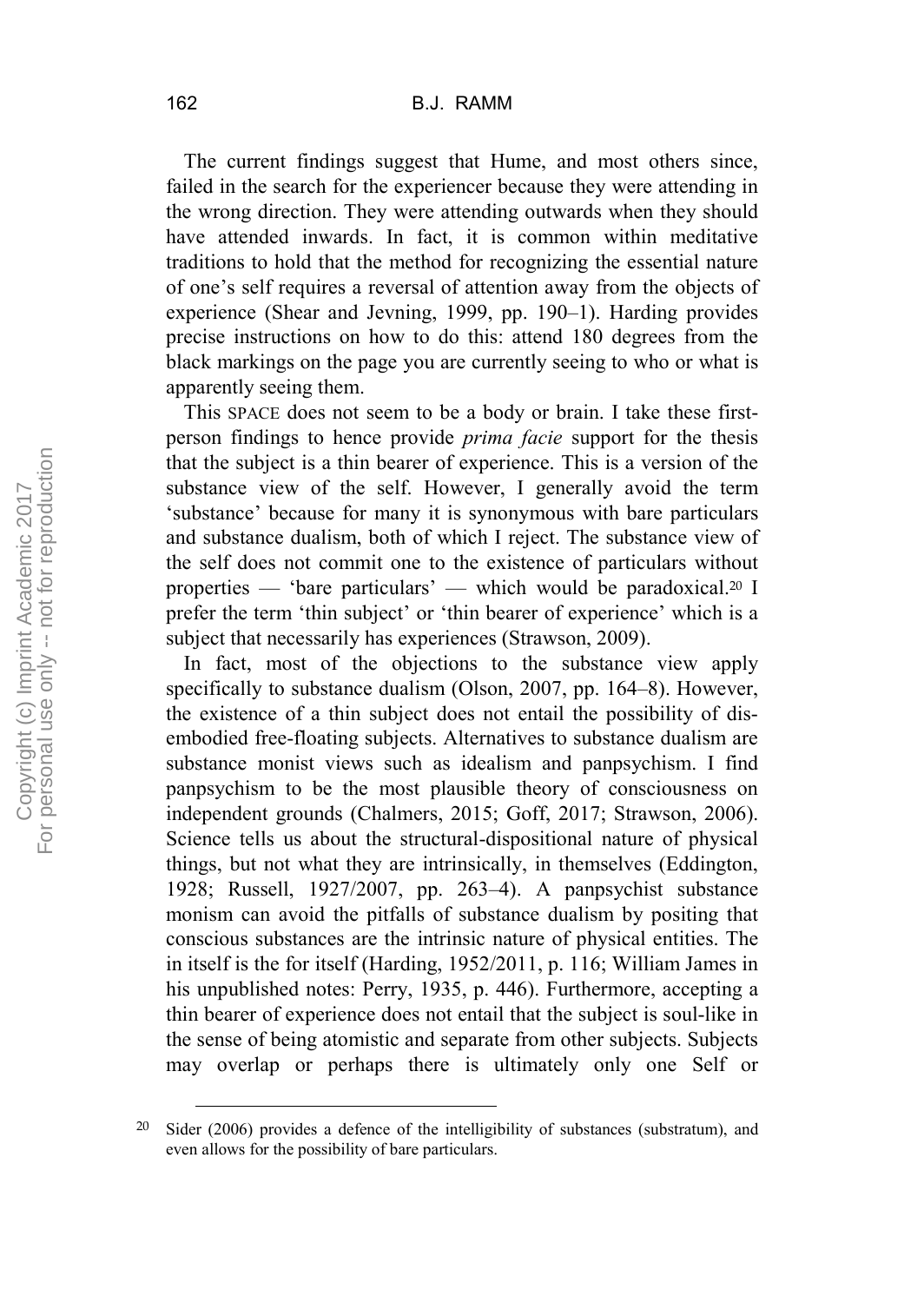Consciousness, as held in the tradition of the Perennial Philosophy (Albahari, forthcoming; Harding, 1952/2011: see also Goff, forthcoming, on cosmopsychism).

There is nothing new in the present first-person findings. Reference to the void-like nature of the self (or Self) is found in many Eastern and mystical traditions (Forman, 1999; Harding, 1961/1986; Shear, 1998; Shear and Jevning, 1999). These diverse first-person investigations across many cultures, ancient and contemporary, describe one's own essential nature (Self in Advaita Vedanta or Buddha-Nature in Buddhism) as empty, still, and void.<sup>21</sup> Harding's experiments shed light on these otherwise mysterious reports. However, his methods are not 'mystical' or 'spiritual' at all, but coldly scientific. Rather, they provide systematic and repeatable means for investigating what I am for myself.

#### *Acknowledgments*

My thanks to David Chalmers, Philip Goff, Eric Schwitzgebel, Jonathan Simon, Declan Smithies, and Daniel Stoljar for helpful comments on versions of the manuscript. Special thanks to Richard Lang and Robert Penny for illuminating conversations on Douglas Harding's philosophy.

#### **References**

Albahari, M. (2006) *Analytical Buddhism: The Two-Tiered Illusion of Self*, Basingstoke: Palgrave Macmillan.

- Albahari, M. (2009) Witness-consciousness: Its definition, appearance and reality, *Journal of Consciousness Studies*, **16** (1), pp. 62–84.
- Albahari, M. (forthcoming) Beyond cosmopsychism and the great I am: How the world might be grounded in universal 'Advaitic' consciousness, in Seager, W. (ed.) *The Routledge Handbook of Panpsychism*, London: Routledge.
- Armstrong, D. (1968/1992) *A Materialist Theory of the Mind*, London: Routledge. Bayne, T. (2010) *The Unity of Consciousness*, Oxford: Oxford University Press.
- Bayne, T. & Chalmers, D. (2003) What is the unity of consciousness?, in Cleeremans, A. (ed.) *The Unity of Consciousness: Binding, Integration and Dissociation*, Oxford: Oxford University Press.

Bond, E. (2005) Does the subject of experience exist in the world?, *Philosophy and Phenomenological Research*, **71** (1), pp. 124–133.

 <sup>21</sup> Of course, it may just seem to be this way for meditators. I do not rely upon these reports. However, they do bear a striking resemblance to the present experience of interest. If the reports are reliable then they are another source of *prima facie* evidence as to the nature of the self.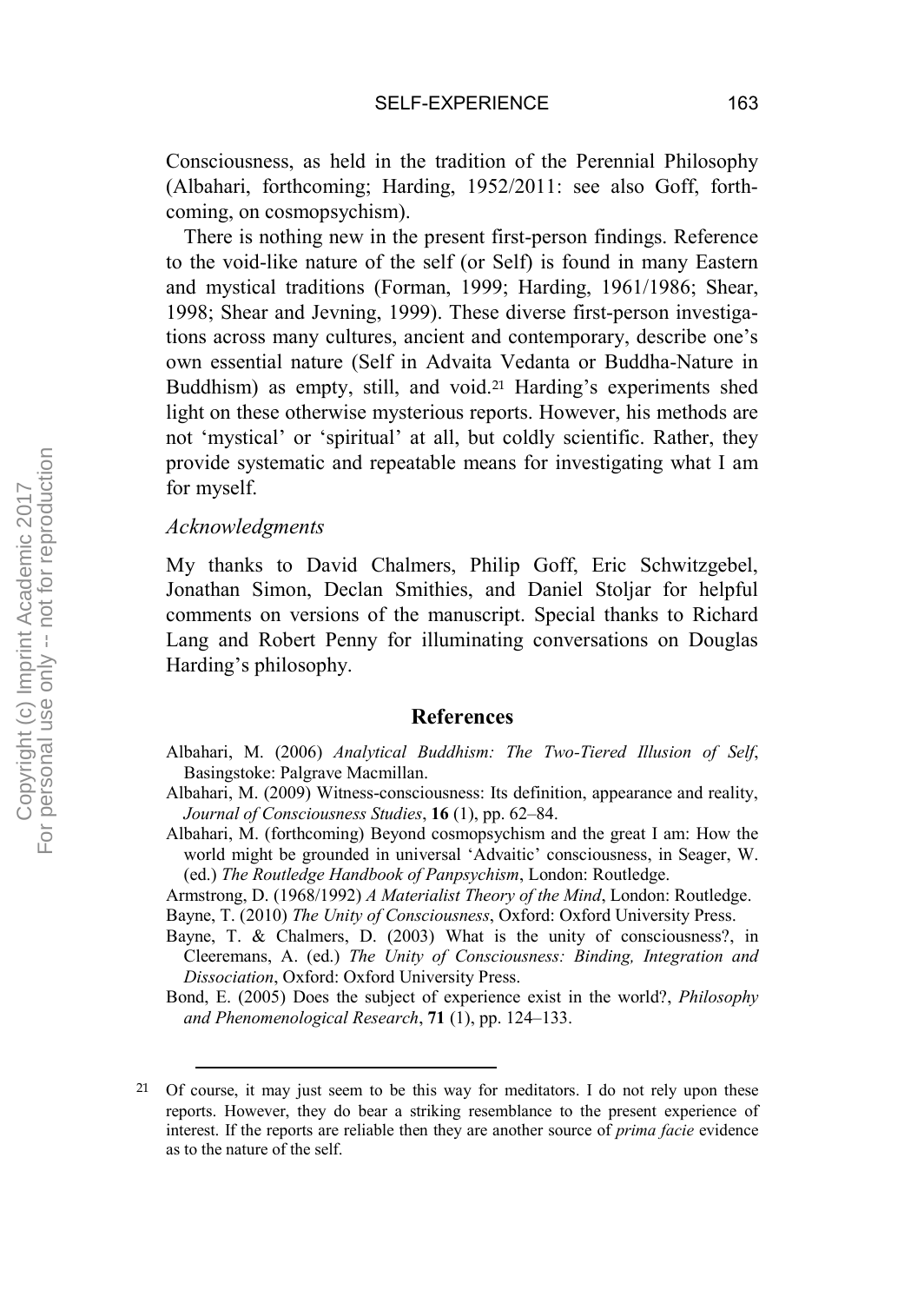- Brook, A. & Raymont, P. (2014) The unity of consciousness, in Zalta, E.N. (ed.) *The Stanford Encyclopedia of Philosophy*, [Online], http://plato.stanford.edu/ archives/win2014/entries/consciousness-unity/.
- Chalmers, D. (2015) Panpsychism and panprotopsychism, in Alter, T. & Nagasawa, Y. (eds.) *Consciousness in the Physical World: Perspectives on Russellian Monism*, New York: Oxford University Press.
- Churchland, P.S. (2002) *Brain-Wise: Studies in Neurophilosophy*, Cambridge, MA: MIT Press.
- Cleeremans, A. (ed.) (2003) *The Unity of Consciousness: Binding, Integration and Dissociation*, Oxford: Oxford University Press.
- Dainton, B. (2000) *Stream of Consciousness: Unity and Continuity in Conscious Experience*, London: Routledge.
- Dainton, B. (2002) The gaze of consciousness, *Journal of Consciousness Studies*, **9** (2), pp. 31–48.
- Dainton, B. & Bayne, T. (2005) Consciousness as a guide to personal persistence, *Australasian Journal of Philosophy*, **83** (4), pp. 549–571.
- Damasio, A.R. (1994) *Descartes' Error: Emotion, Rationality and the Human Brain*, New York: G.P. Putnam.
- Deikman, A.J. (1996) I = awareness, *Journal of Consciousness Studies*, **3** (4), pp. 350–356.
- Dennett, D.C. (1991) *Consciousness Explained*, Boston, MA: Little, Brown and Company.
- Dreyfus, G. (2011) Self and subjectivity: A middle way approach, in Siderits, M., Thompson, E. & Zahavi, D. (eds.) *Self, No Self? Perspectives from Analytical, Phenomenological, and Indian Traditions*, Oxford: Oxford University Press.
- Eddington, A.S. (1928) *The Nature of the Physical World*, Cambridge: Cambridge University Press.
- Edey, M. (1997) Subject and object, *Journal of Consciousness Studies*, **4** (5–6), pp. 526–531.
- Evans, C.O. (1970) *The Subject of Consciousness*, London: G. Allen & Unwin.
- Farennikova, A. (2013) Seeing absence, *Philosophical Studies*, **166** (3), pp. 429– 454.
- Forman, R.K.C. (1999) *Mysticism, Mind, Consciousness*, Albany, NY: SUNY Press.
- Giles, J. (1993) The no-self theory: Hume, Buddhism, and personal identity, *Philosophy East and West. Ap*, **43** (2), pp. 175–200.
- Goff, P. (2017) *Consciousness and Fundamental Reality*, Oxford: Oxford University Press.
- Goff, P. (forthcoming) Micropsychism, cosmopsychism, and the grounding relation, in Seager, W. (ed.) *The Routledge Handbook of Panpsychism*, London: Routledge.
- Goldman, A. (2004) Epistemology and the evidential status of introspective reports, *Journal of Consciousness Studies*, **11** (7–8), pp. 1–16.
- Gupta, B. (1998) *The Disinterested Witness: A Fragment of the Advaita Vedanta Phenomenology*, Evanston, IL: Northwestern University Press.
- Harding, D.E. (1952/2011) *The Hierarchy of Heaven and Earth: A New Diagram of Man in the Universe*, digital ed., London: The Sholland Trust. Abridged version first published by Faber and Faber in 1952.
- Harding, D.E. (1961/1986) *On Having No Head: Zen and the Rediscovery of the Obvious*, London: Arkana.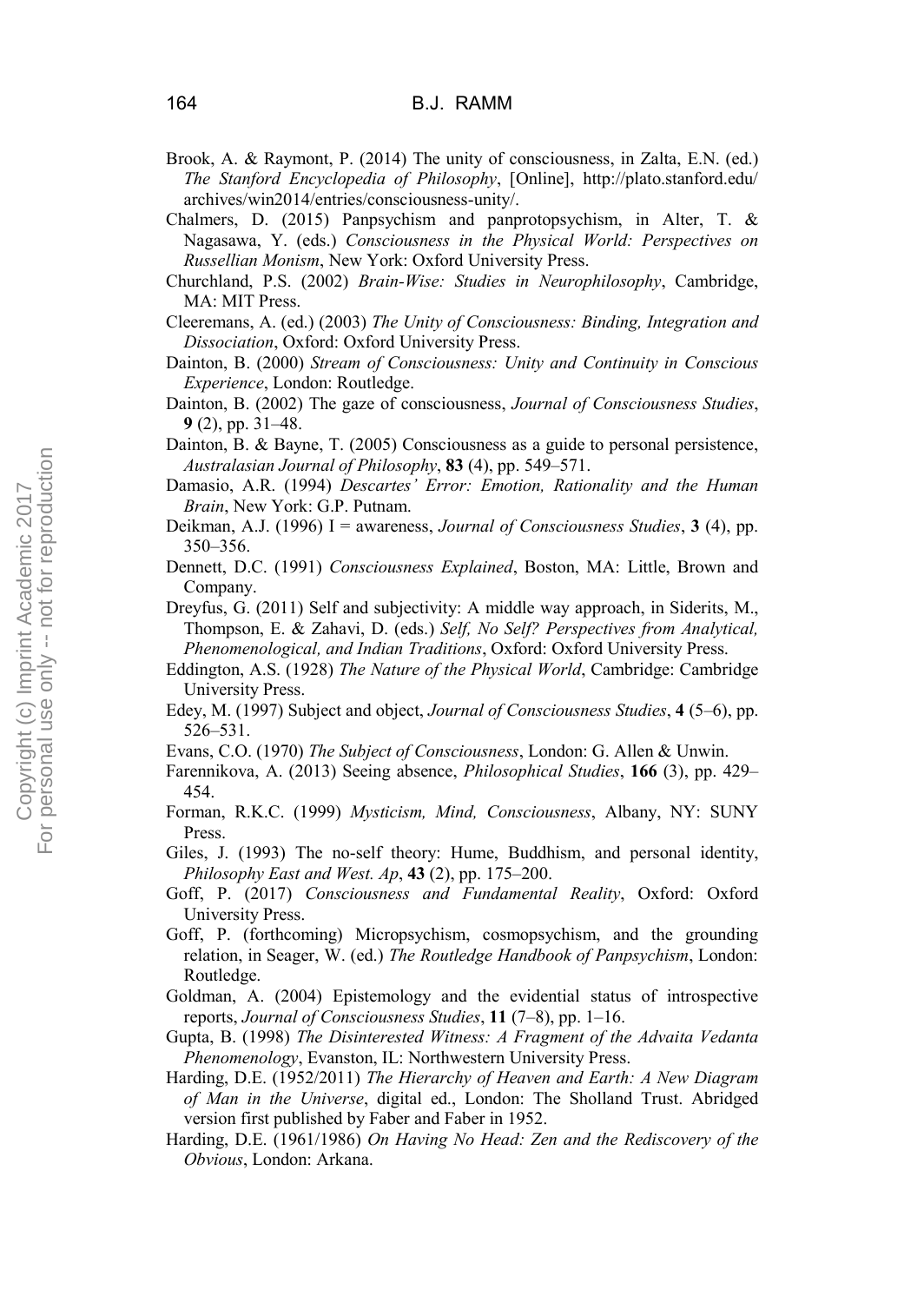- Harding, D.E. (1988/2001) *The Little Book of Life and Death*, London: The Sholland Trust.
- Harding, D.E. (1990/1999) *Head off Stress*, London: The Sholland Trust.
- Harding, D.E. (1996) *Look for Yourself: The Science and Art of Self-Realisation*, London: Head Exchange Press.
- Harding, D.E. (2000) *Face to No-Face: Rediscovering our Original Nature*, Carlsbad, CA: InnerDirections Publishing.
- Hofstadter, D.R. & Dennett, D.C. (1981) *The Mind's I: Fantasies and Reflections on Self and Soul*, New York: Basic Books.
- Hudson, H. (2001) *A Materialist Metaphysics of the Human Person*, Ithaca, NY: Cornell University Press.
- Hume, D. (1888/1978) *A Treatise of Human Nature,* Selby-Bigge, L.A. (ed.), Oxford: Clarendon Press.
- Krueger, J.W. (2011) The who and the how of experience, in Siderits, M., Thompson, E. & Zahavi, D. (eds.) *Self, No Self? Perspectives from Analytical, Phenomenological, and Indian Traditions*, Oxford: Oxford University Press.
- Lang, R. (2003) *Seeing Who You Really Are*, London: Watkins Publishing.
- Lewis, D. & Lewis, S. (1970) Holes, *Australasian Journal of Philosophy*, **48** (2), pp. 206–212.
- Mach, E. (1890) The analysis of sensations Anti-metaphysical, *The Monist*, **1**, pp. 48–68.
- MacKenzie, M. (2008) Self-awareness without a self: Buddhism and the reflexivity of awareness, *Asian Philosophy*, **18** (3), pp. 245–266.
- Merleau-Ponty, M. (1945/2002) *The Phenomenology of Perception*, London: Routledge Classics.
- Metzinger, T. (2004) *Being No One: The Self-Model Theory of Subjectivity*, Cambridge, MA: MIT Press.
- Nida-Rümelin, M. (2014) Basic intentionality, primitive awareness and awareness of oneself, in Reboul, A. (ed.) *Mind, Values, and Metaphysics*, Cham, Switzerland: Springer.
- Olson, E.T. (1997) *The Human Animal: Personal Identity Without Psychology*, Oxford: Oxford University Press.
- Olson, E.T. (2003) An argument for animalism, in Barresi, J. & Martin, R. (eds.) *Personal Identity*, Oxford: Blackwell.
- Olson, E.T. (2007) *What Are We? A Study in Personal Ontology*, Oxford: Oxford University Press.
- Parfit, D. (2012) We are not human beings, *Philosophy*, **87** (01), pp. 5–28.
- Peacocke, C. (2014) *The Mirror of the World: Subjects, Consciousness, and Self-Consciousness*, Oxford: Oxford University Press.
- Perry, R.B. (1935) *The Thought and Character of William James*, Vol. II, Oxford: Oxford University Press.
- Prinz, J. (2012) Waiting for the self, in Liu, J. & Perry, J. (eds.) *Consciousness and the Self*, Cambridge: Cambridge University Press.
- Pryor, J. (2000) The skeptic and the dogmatist, *Nous*, **34** (4), pp. 517–549.
- Puccetti, R. (1973) Brain bisection and personal identity, *The British Journal for the Philosophy of Science*, **24** (4), pp. 339–355.
- Rahula, W. (2007) *What the Buddha Taught*, New York: Grove Press.
- Russell, B. (1914) On the nature of acquaintance. III. Analysis of experience, *The Monist*, **24** (3), pp. 435–453.
- Russell, B. (1927/2007) *The Analysis of Matter*, Nottingham: Spokesman.